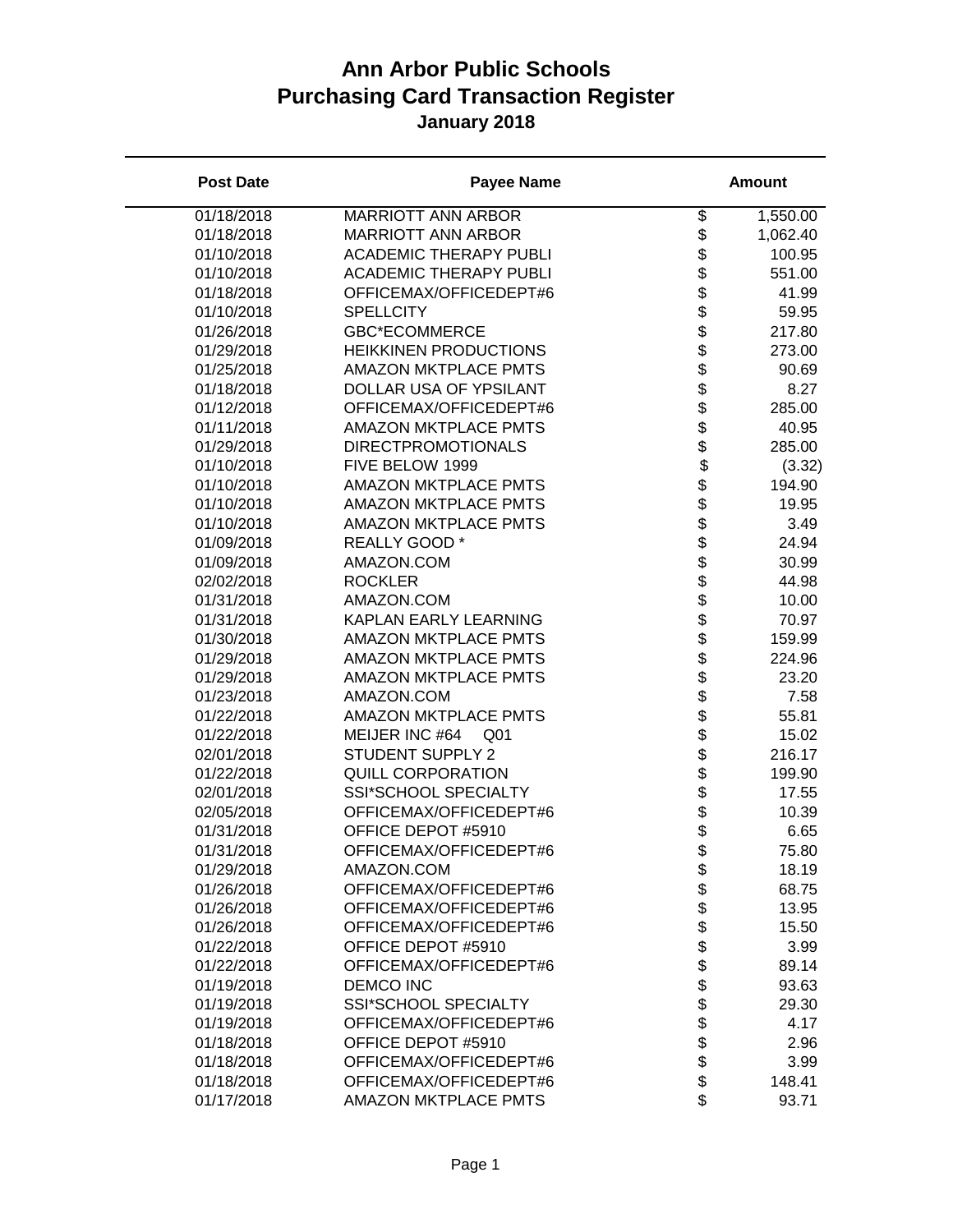| <b>Post Date</b> | <b>Payee Name</b>             |                      | <b>Amount</b> |
|------------------|-------------------------------|----------------------|---------------|
| 01/17/2018       | <b>AMAZON MKTPLACE PMTS</b>   | \$                   | 11.99         |
| 01/31/2018       | <b>GBC*ECOMMERCE</b>          | \$                   | 108.90        |
| 01/31/2018       | <b>QUILL CORPORATION</b>      | \$                   | 134.50        |
| 01/22/2018       | SKETCHFORSCHOOLS PUBLI        | \$                   | 385.50        |
| 01/22/2018       | <b>DEMCO INC</b>              | \$                   | 242.92        |
| 01/12/2018       | <b>DEMCO INC</b>              |                      | 37.14         |
| 01/11/2018       | AMAZON.COM                    |                      | 155.94        |
| 01/12/2018       | <b>DEMCO INC</b>              |                      | 181.59        |
| 01/10/2018       | <b>AMAZON MKTPLACE PMTS</b>   |                      | 129.95        |
| 01/08/2018       | <b>SCANTRON CORPORATION</b>   |                      | 91.63         |
| 01/26/2018       | <b>VARIDESK</b>               |                      | 990.00        |
| 01/22/2018       | STAPLS7190028838000001        |                      | 53.98         |
| 01/22/2018       | STAPLS7190028838000002        |                      | 12.39         |
| 01/15/2018       | SSI*SCHOOL SPECIALTY          |                      | 79.61         |
| 01/11/2018       | SSI*SCHOOL SPECIALTY          | <b>金まままままままままま</b>   | 29.74         |
| 01/11/2018       | REALLY GOOD *                 |                      | 23.93         |
| 02/01/2018       | <b>DBC*BLICK ART MATERIAL</b> |                      | 97.92         |
| 01/19/2018       | <b>EVEN HEAT KILN</b>         |                      | 275.00        |
| 02/02/2018       | REI*GREENWOODHEINEMANN        | \$                   | 54.50         |
| 01/26/2018       | <b>TEACH TCI</b>              |                      | 25.00         |
| 01/30/2018       | PRECISION DATA PRODUCT        |                      | 30.77         |
| 02/02/2018       | <b>ACL NJCL NATIONAL LATI</b> |                      | 330.00        |
| 02/01/2018       | AMAZON.COM                    |                      | 34.16         |
| 01/23/2018       | <b>GBC*ECOMMERCE</b>          |                      | 108.90        |
| 01/15/2018       | OFFICEMAX/OFFICEDEPT#6        |                      | 273.70        |
| 01/25/2018       | <b>DKC*DIGI KEY CORP</b>      |                      | 21.55         |
| 01/18/2018       | <b>MUSIC FROM MSC</b>         |                      | 305.00        |
| 01/29/2018       | USPS PO 2526600131            |                      | 18.95         |
| 01/17/2018       | DON* CENTER FOR EXCEL         |                      | 95.00         |
| 02/02/2018       | <b>HUNGRY HOWIES 577</b>      |                      | 20.97         |
| 01/17/2018       | COTTAGE INN PIZZA - AN        |                      | 82.39         |
| 01/23/2018       | FOLLETT SCHOOL SOLUTIO        |                      | 205.50        |
| 02/02/2018       | <b>AMAZON MKTPLACE PMTS</b>   |                      | 67.37         |
| 02/02/2018       | <b>AMAZON MKTPLACE PMTS</b>   | \$                   | 90.89         |
| 02/01/2018       | BARNES&NOBLE.COM-BN           | \$                   | 300.65        |
| 02/01/2018       | <b>AMAZON MKTPLACE PMTS</b>   | \$                   | 80.06         |
| 01/29/2018       | <b>AMAZON MKTPLACE PMTS</b>   | \$                   | (229.74)      |
| 01/12/2018       | <b>AMAZON MKTPLACE PMTS</b>   |                      | 229.74        |
| 02/02/2018       | <b>AMAZON MKTPLACE PMTS</b>   |                      | 78.56         |
| 01/29/2018       | DISCOUNT SCHOOL SUPPLY        |                      | (13.36)       |
| 01/18/2018       | DISCOUNT SCHOOL SUPPLY        |                      | 445.20        |
| 01/12/2018       | OFFICEMAX/OFFICEDEPT#6        |                      | 60.54         |
| 02/02/2018       | <b>AMAZON MKTPLACE PMTS</b>   | \$\$\$\$\$\$\$\$\$\$ | 50.14         |
| 02/02/2018       | OFFICE DEPOT #5125            |                      | 3.16          |
| 02/02/2018       | OFFICEMAX/OFFICEDEPT#6        |                      | 28.89         |
| 02/02/2018       | OFFICEMAX/OFFICEDEPT#6        |                      | 243.43        |
| 01/22/2018       | OFFICE DEPOT #5125            | \$                   | 0.79          |
|                  |                               |                      |               |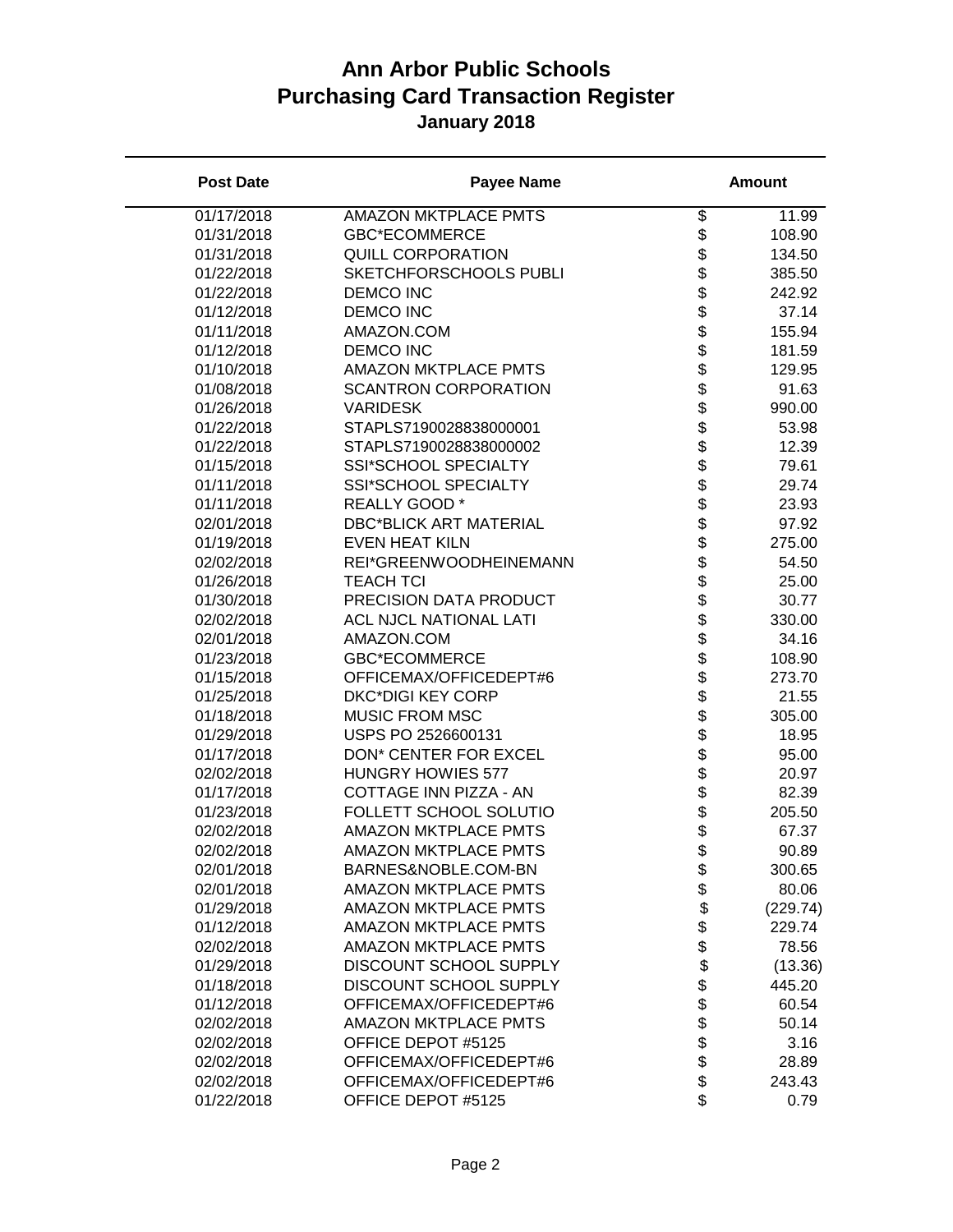| <b>Post Date</b> | <b>Payee Name</b>             |                            | <b>Amount</b> |
|------------------|-------------------------------|----------------------------|---------------|
| 01/22/2018       | OFFICEMAX/OFFICEDEPT#6        | \$                         | 179.16        |
| 01/19/2018       | OFFICE DEPOT #1099            | \$                         | 2.37          |
| 02/02/2018       | ANN ARBOR HANDS-ON ADM        | \$                         | 120.00        |
| 02/05/2018       | EDUBLOGS/CAMPUSPRESS          | \$                         | 39.95         |
| 01/29/2018       | AMAZON.COM                    | \$                         | 22.47         |
| 02/05/2018       | <b>RVRSIDE EDU *TESTING</b>   |                            | 52.80         |
| 01/19/2018       | <b>RVRSIDE EDU *TESTING</b>   | \$<br>\$                   | 369.60        |
| 01/31/2018       | <b>DOOLINS</b>                |                            | 15.00         |
| 01/25/2018       | SSI*SCHOOL SPECIALTY          |                            | 30.07         |
| 01/23/2018       | NASCO FORT ATKINSON           |                            | 97.16         |
| 01/24/2018       | <b>ASSOC SUPERV AND CURR</b>  |                            | 89.00         |
| 01/24/2018       | <b>ASSOC SUPERV AND CURR</b>  |                            | 89.00         |
| 01/31/2018       | MI ELEMENTARY & MIDDLE        |                            | 555.00        |
| 02/05/2018       | HAMPTON INN GRAND RAPI        |                            | 1.52          |
| 02/01/2018       | HAMPTON INN GRAND RAPI        |                            | (11.66)       |
| 01/31/2018       | <b>AMWAY GRAND PLAZA HOTE</b> |                            | (9.00)        |
| 01/30/2018       | HAMPTON INN GRAND RAPI        |                            | 194.35        |
| 01/25/2018       | <b>AMWAY GRAND PLAZA HOTE</b> |                            | 165.06        |
| 02/05/2018       | PAYPAL *MICONSTTEAC           | \$\$\$\$\$\$\$\$\$\$\$\$\$ | 250.00        |
| 01/31/2018       | AMWAY GRAND PLAZA HOTE        | \$                         | (146.06)      |
| 01/29/2018       | AMWAY GRAND PLAZA HOTE        | \$                         | 292.12        |
| 01/16/2018       | MICH ASSOC OF SCH ADMI        |                            | 215.00        |
| 01/09/2018       | MICH ASSOC OF SCH ADMI        | <b>88888888888</b>         | 215.00        |
| 01/09/2018       | MICH ASSOC OF SCH ADMI        |                            | 215.00        |
| 01/09/2018       | MICH ASSOC OF SCH ADMI        |                            | 215.00        |
| 01/09/2018       | MICH ASSOC OF SCH ADMI        |                            | 215.00        |
| 01/09/2018       | MICH ASSOC OF SCH ADMI        |                            | 215.00        |
| 01/09/2018       | MICH ASSOC OF SCH ADMI        |                            | 395.00        |
| 01/19/2018       | AMERICAN ASSOC OF SCHO        |                            | 70.00         |
| 01/19/2018       | AMERICAN ASSOC OF SCHO        |                            | 70.00         |
| 01/24/2018       | <b>MARRIOTT LAX AIRPORT</b>   |                            | 460.62        |
| 01/18/2018       | INT*BACCALAUREATE ORG         |                            | 633.00        |
| 01/10/2018       | INT*BACCALAUREATE ORG         |                            | 2,232.00      |
| 02/05/2018       | DOLLAR BILL COPYING           | \$                         | 45.38         |
| 01/08/2018       | <b>ARC - MI MADISON HGTS</b>  | \$                         | 651.00        |
| 01/30/2018       | PET SUPPLIES PLUS #16         | \$                         | 776.87        |
| 01/22/2018       | <b>EAI EDUCATION</b>          | \$                         | 76.95         |
| 01/18/2018       | <b>AMAZON MKTPLACE PMTS</b>   | \$                         | 1,491.92      |
| 02/02/2018       | <b>FORMAT FRAMING INC</b>     | \$                         | 242.68        |
| 02/05/2018       | AMAZON.COM                    | \$                         | 32.12         |
| 02/01/2018       | <b>VEX ROBOTICS INC</b>       |                            | 269.29        |
| 01/31/2018       | PROJECT LEAD THE WAY,         | \$\$\$\$\$\$               | 380.00        |
| 01/26/2018       | <b>AMAZON MKTPLACE PMTS</b>   |                            | 77.92         |
| 01/22/2018       | <b>AMAZON MKTPLACE PMTS</b>   |                            | 47.04         |
| 01/29/2018       | <b>VEX ROBOTICS INC</b>       |                            | 1,266.01      |
| 01/25/2018       | <b>AMAZON MKTPLACE PMTS</b>   |                            | 279.75        |
| 01/22/2018       | AMAZON.COM                    | \$                         | 23.04         |
|                  |                               |                            |               |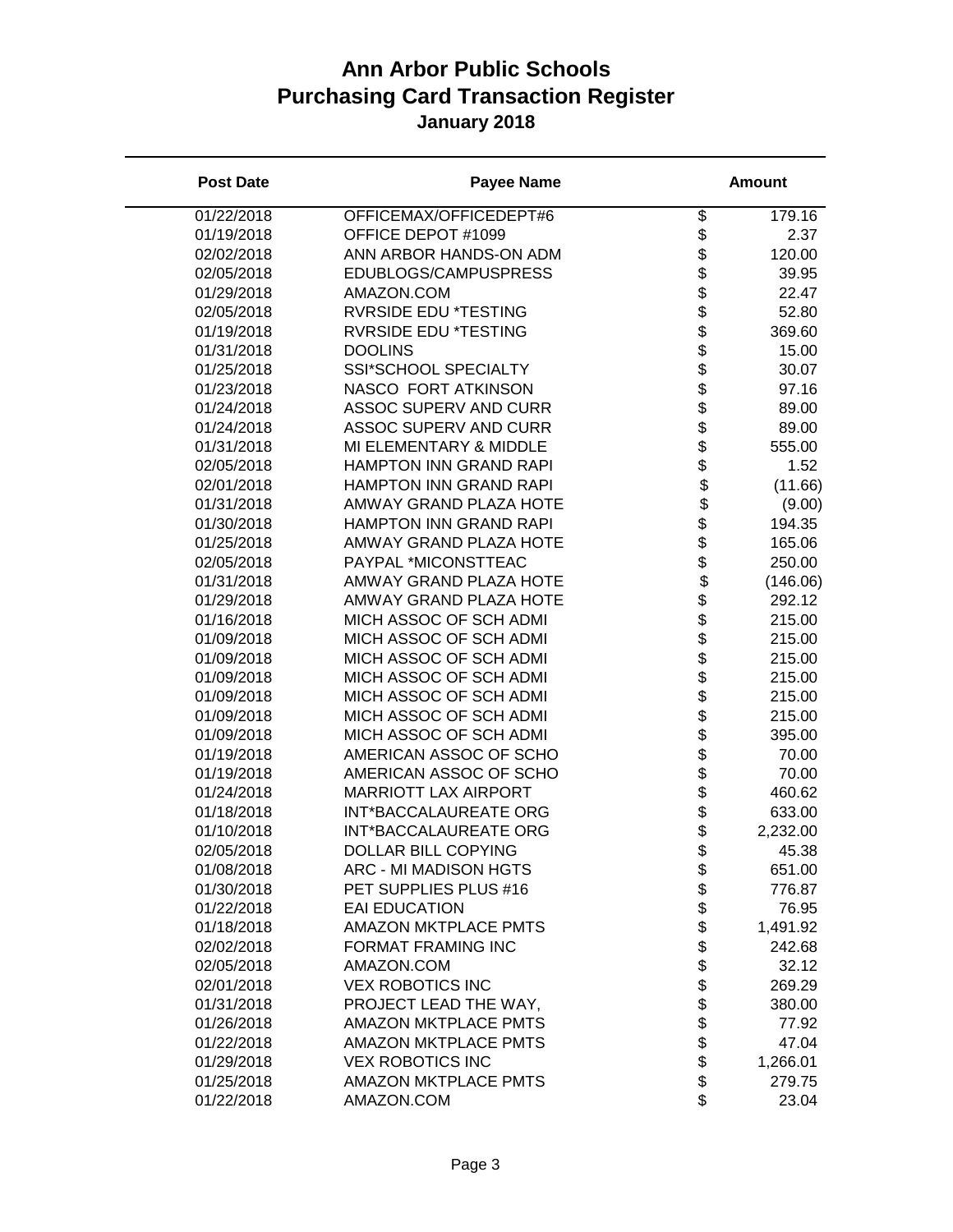| <b>Post Date</b> | <b>Payee Name</b>              |                                      | <b>Amount</b> |
|------------------|--------------------------------|--------------------------------------|---------------|
| 02/02/2018       | <b>SEEEDSTUDIO</b>             | \$                                   | 131.34        |
| 01/25/2018       | AMAZON.COM                     | \$                                   | 79.40         |
| 01/25/2018       | <b>AMAZON MKTPLACE PMTS</b>    | \$                                   | 68.97         |
| 01/22/2018       | <b>AMAZON MKTPLACE PMTS</b>    |                                      | 97.74         |
| 01/25/2018       | ANN ARBOR NEWS CIRC            |                                      | 88.80         |
| 01/19/2018       | VISTAPR*VISTAPRINT.COM         |                                      | 25.41         |
| 01/18/2018       | GFS STORE #1973                |                                      | 37.06         |
| 01/26/2018       | OFFICEMAX/OFFICEDEPT#6         |                                      | 30.94         |
| 02/01/2018       | <b>CAMBRIDGE EDUCATION SR</b>  |                                      | (114.70)      |
| 01/31/2018       | <b>AMAZON MKTPLACE PMTS</b>    |                                      | 38.99         |
| 01/31/2018       | <b>CAMBRIDGE EDUCATION SR</b>  |                                      | 114.70        |
| 01/29/2018       | AMAZON.COM                     |                                      | 49.64         |
| 02/02/2018       | POOR RICHARDS PRESS            |                                      | 351.91        |
| 01/30/2018       | AMAZON.COM                     |                                      | 282.24        |
| 01/16/2018       | <b>AMAZON MKTPLACE PMTS</b>    |                                      | 53.52         |
| 01/26/2018       | <b>AMAZON MKTPLACE PMTS</b>    |                                      | 21.54         |
| 01/26/2018       | <b>AMAZON MKTPLACE PMTS</b>    |                                      | 11.94         |
| 01/18/2018       | OFFICEMAX/OFFICEDEPT#6         | \$                                   | 86.20         |
| 01/18/2018       | ADAMS BOOK CO                  |                                      | 1,963.98      |
| 01/12/2018       | <b>DEMCO INC</b>               |                                      | 341.77        |
| 01/11/2018       | AMAZON.COM                     |                                      | 205.95        |
| 01/17/2018       | AMERICAN ASSOC OF SCHO         |                                      | 1,355.00      |
| 01/17/2018       | 00623097605476<br><b>DELTA</b> | \$\$\$\$\$\$\$\$\$\$\$\$\$\$\$\$\$\$ | 431.60        |
| 01/19/2018       | CROWNE PLAZA LANSING W         |                                      | (23.16)       |
| 02/02/2018       | MICH ATHLETICS FAC EVE         |                                      | 100.00        |
| 02/01/2018       | AIR TIME TRAMPOLINE AN         |                                      | 459.00        |
| 01/31/2018       | PATRON *MISCIENCECTR           |                                      | 94.50         |
| 01/30/2018       | <b>BOTANICAL GARDENS #14</b>   |                                      | 15.00         |
| 01/22/2018       | PALACE SPORTS & ENT BO         |                                      | 950.00        |
| 01/19/2018       | AIR TIME TRAMPOLINE AN         |                                      | 165.00        |
| 01/17/2018       | PATRON *MISCIENCECTR           |                                      | 106.50        |
| 02/05/2018       | KROGER #688                    |                                      | 122.45        |
| 02/02/2018       | <b>RED ROBIN ANN ARB</b>       |                                      | 247.71        |
| 02/01/2018       | AIR TIME TRAMPOLINE AN         | \$                                   | 234.00        |
|                  |                                |                                      |               |
| 01/29/2018       | KROGER #605                    | \$                                   | 74.01         |
| 01/29/2018       | JIMMY JOHNS # 90016 M          | \$                                   | 153.42        |
| 01/22/2018       | PALACE SPORTS & ENT BO         |                                      | 375.00        |
| 01/22/2018       | <b>BUSCH'S #1035</b>           |                                      | 43.44         |
| 02/02/2018       | JOANN STORES #176              |                                      | 33.37         |
| 01/25/2018       | <b>AMAZON MKTPLACE PMTS</b>    |                                      | 13.96         |
| 01/23/2018       | <b>IKEA CANTON</b>             |                                      | 149.70        |
| 01/22/2018       | <b>AMAZON MKTPLACE PMTS</b>    |                                      | 38.97         |
| 01/18/2018       | <b>BULLDOG RECORDS MANAGE</b>  | <b>a a a a a a a a a a</b>           | 1,568.75      |
| 02/05/2018       | <b>MARRIOTT MARQUIS WASH</b>   |                                      | 1,166.37      |
| 02/01/2018       | AMERICAN 00121703018360        |                                      | 380.60        |
| 02/01/2018       | AMERICAN 00106164590954        |                                      | 8.52          |
| 02/01/2018       | 00623114824242<br>DELTA        | \$                                   | 140.00        |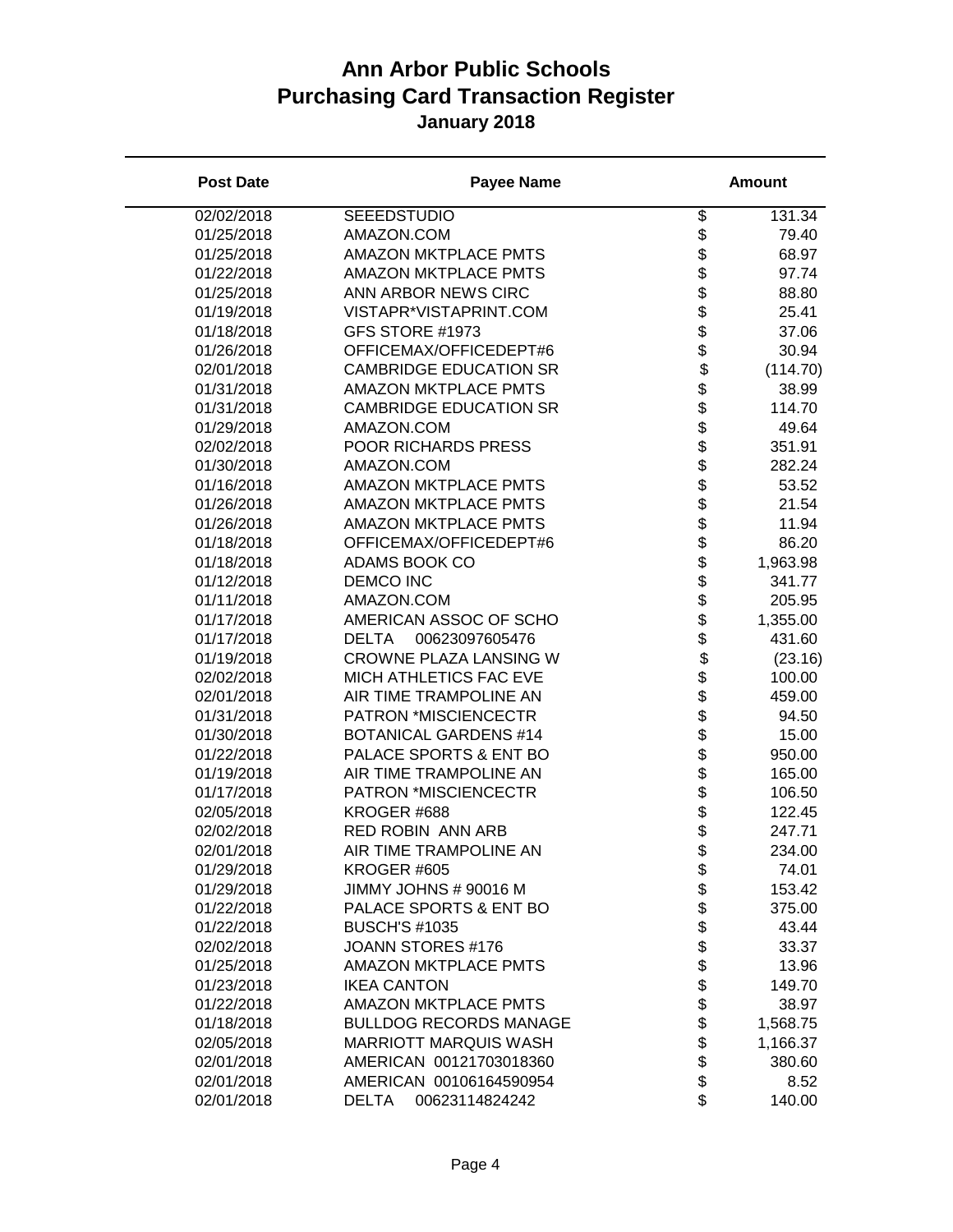| <b>Post Date</b> | <b>Payee Name</b>              |                  | <b>Amount</b> |
|------------------|--------------------------------|------------------|---------------|
| 01/31/2018       | <b>AMWAY GRAND PLAZA HOTE</b>  | \$               | 146.06        |
| 01/31/2018       | <b>DELTA</b><br>0062311993999  | \$               | (440.60)      |
| 01/30/2018       | <b>DELTA</b><br>00623118751850 | \$               | 390.60        |
| 01/30/2018       | <b>DELTA</b><br>00623115189480 | \$               | 390.60        |
| 01/30/2018       | <b>DELTA</b><br>00623119939993 | \$               | 440.60        |
| 01/30/2018       | <b>DELTA</b><br>00623119146204 | \$               | 390.60        |
| 02/05/2018       | <b>DELTA</b><br>00623110983530 | \$               | 314.30        |
| 02/01/2018       | <b>MASB</b>                    | \$               | 165.00        |
| 01/31/2018       | NATIONAL SCHOOL BOARD          |                  | 450.00        |
| 01/31/2018       | NATIONAL SCHOOL BOARD          | <b>888888888</b> | 2,535.00      |
| 01/31/2018       | NATIONAL SCHOOL BOARD          |                  | 920.00        |
| 01/30/2018       | CANVA 01854-3158379            |                  | 10.00         |
| 01/29/2018       | DROPBOX*XN4SMLZVYFN6           |                  | 99.00         |
| 01/24/2018       | JULIE Y LEE DDS PC             |                  | 237.50        |
| 01/23/2018       | <b>TARGET</b><br>00006346      |                  | 55.47         |
| 01/22/2018       | CANVA 01844-2798085            |                  | 10.00         |
| 01/19/2018       | CANVA 01843-0847819            |                  | 10.00         |
| 01/18/2018       | CANVA 01842-2202363            |                  | 10.00         |
| 01/15/2018       | PIKTOCHARTCO*48RBHCK2D         | \$               | 29.00         |
| 02/05/2018       | DOLLAR BILL COPYING            | \$               | 308.15        |
| 02/05/2018       | <b>METRO CARS- PAYPAL</b>      | \$               | 90.00         |
| 01/29/2018       | <b>TLS PRODUCTIONS</b>         |                  | 145.75        |
| 01/16/2018       | LYFT *RIDE MON 11AM            |                  | 5.35          |
| 01/16/2018       | LYFT *RIDE MON 9AM             | \$\$             | 9.85          |
| 01/17/2018       | AMERICAN ASSOC OF SCHO         | \$               | 1,150.00      |
| 01/11/2018       | PANERA BREAD #874              |                  | (3.35)        |
| 01/11/2018       | PANERA BREAD #600874           | \$\$\$\$\$\$\$\$ | 58.77         |
| 01/12/2018       | <b>QUILL CORPORATION</b>       |                  | 82.91         |
| 01/11/2018       | <b>STAPLES DIRECT</b>          |                  | 371.30        |
| 02/01/2018       | <b>AMAZON MKTPLACE PMTS</b>    |                  | 28.24         |
| 02/01/2018       | <b>AMAZON MKTPLACE PMTS</b>    |                  | 14.12         |
| 01/31/2018       | <b>AMAZON MKTPLACE PMTS</b>    |                  | 9.00          |
| 01/31/2018       | <b>AMAZON MKTPLACE PMTS</b>    | \$               | 9.00          |
| 01/30/2018       | <b>AMAZON MKTPLACE PMTS</b>    | \$               | 24.94         |
| 01/30/2018       | <b>AMAZON MKTPLACE PMTS</b>    | \$               | 9.01          |
| 01/30/2018       | N A E Y C SALES                | \$               | 775.00        |
| 01/31/2018       | USPS PO 2502800106             | \$               | 13.50         |
| 01/31/2018       | USPS PO 2502800106             | \$               | 50.00         |
| 01/12/2018       | USPS PO 2502820113             | \$               | 8.68          |
| 01/11/2018       | USPS PO 2502820113             |                  | 49.00         |
| 01/22/2018       | KROGER #365                    |                  | 29.40         |
| 02/01/2018       | USPS PO 2502800106             |                  | 9.85          |
| 01/23/2018       | <b>USPS KIOSK 2502829552</b>   | <b>8888888</b>   | 6.70          |
| 01/10/2018       | USPS PO 2502800106             |                  | 52.22         |
| 01/25/2018       | USPS PO 2518300118             |                  | 54.05         |
| 01/15/2018       | OFFICEMAX/OFFICEDEPT#6         |                  | 2.30          |
| 01/11/2018       | DES MOINES STAMP MFG C         | \$               | 69.00         |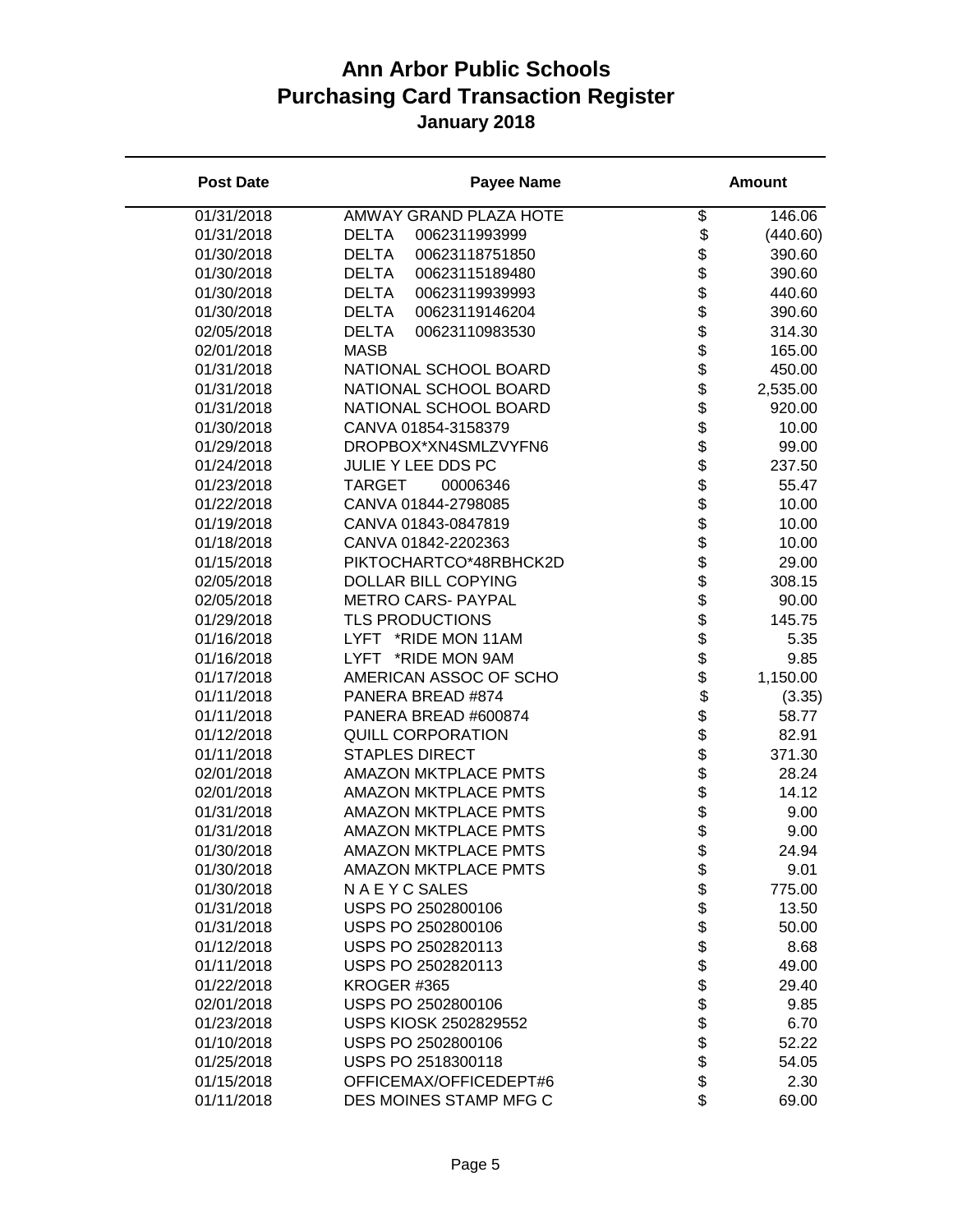| <b>Post Date</b> | <b>Payee Name</b>                 |                 | <b>Amount</b> |
|------------------|-----------------------------------|-----------------|---------------|
| 01/22/2018       | <b>QUILL CORPORATION</b>          | \$              | 39.98         |
| 01/24/2018       | PRZCHARGE.PREZI.COM               | \$              | (20.00)       |
| 01/15/2018       | PRZCHARGE.PREZI.COM               | \$              | 20.00         |
| 01/19/2018       | STAPLS7190495717000002            | \$              | 14.99         |
| 01/26/2018       | RPS ANN ARBOR-METERQ02            | \$              | 0.80          |
| 01/26/2018       | HOLIDAY INN GRAND RAPI            | \$              | 136.25        |
| 01/18/2018       | AMWAY GRAND PLAZA HOTE            | \$              | 180.51        |
| 01/31/2018       | <b>MSBO</b>                       |                 | 160.00        |
| 01/10/2018       | <b>MPPOA</b>                      |                 | 80.00         |
| 01/24/2018       | <b>MSBO</b>                       |                 | 95.00         |
| 01/09/2018       | DOLLAR BILL COPYING               |                 | 36.54         |
| 01/22/2018       | STAPLS7190132944000001            |                 | 189.99        |
| 02/01/2018       | SQU*SQ *MORGAN & YORK             |                 | 6.00          |
| 01/16/2018       | ANGELO'S                          |                 | 4.30          |
| 02/05/2018       | OFFICEMAX/OFFICEDEPT#6            | <b>金金金金金金金金</b> | 23.07         |
| 02/02/2018       | OFFICE DEPOT #1170                |                 | 7.78          |
| 02/02/2018       | OFFICEMAX/OFFICEDEPT#6            |                 | 17.03         |
| 02/02/2018       | OFFICEMAX/OFFICEDEPT#6            | \$              | 26.99         |
| 01/26/2018       | <b>AMAZON MKTPLACE PMTS</b>       | \$              | (34.65)       |
| 01/23/2018       | CDW GOVT #LLV0304                 | \$              | 199.31        |
| 01/22/2018       | STAPLS7190132944000002            | \$              | 13.99         |
| 01/19/2018       | <b>AMAZON MKTPLACE PMTS</b>       | \$              | 69.99         |
| 01/18/2018       | <b>AMAZON MKTPLACE PMTS</b>       | \$              | 96.96         |
| 01/16/2018       | <b>AMAZON MKTPLACE PMTS</b>       |                 | 939.95        |
| 01/16/2018       | RR DONNELLEY                      | まままままま          | 802.14        |
| 01/15/2018       | <b>QUILL CORPORATION</b>          |                 | 48.16         |
| 01/15/2018       | OFFICEMAX/OFFICEDEPT#6            |                 | 135.74        |
| 01/12/2018       | <b>AMAZON MKTPLACE PMTS</b>       |                 | 369.98        |
| 02/02/2018       | OFFICEMAX/OFFICEDEPT#6            |                 | 21.90         |
| 02/02/2018       | OFFICEMAX/OFFICEDEPT#6            |                 | 17.35         |
| 01/15/2018       | OFFICEMAX/OFFICEDEPT#6            | \$              | 21.64         |
| 01/15/2018       | OFFICEMAX/OFFICEDEPT#6            | \$              | 1,029.85      |
| 01/11/2018       | SSI*SCHOOL SPECIALTY              | \$              | 98.40         |
| 01/31/2018       | <b>MFASCO HEALTH &amp; SAFETY</b> | \$              | 69.43         |
| 01/22/2018       | <b>BUSCH'S #1035</b>              |                 |               |
| 01/22/2018       | <b>BUSCH'S #1035</b>              | \$              | 42.36         |
|                  |                                   | \$              | (2.40)        |
| 01/22/2018       | <b>MFASCO HEALTH &amp; SAFETY</b> |                 | 57.80         |
| 01/08/2018       | <b>AMAZON MKTPLACE PMTS</b>       |                 | 39.99         |
| 01/08/2018       | <b>AMAZON MKTPLACE PMTS</b>       | \$\$\$\$\$\$\$  | 18.95         |
| 01/29/2018       | WILDLIFE SERVICES OF M            |                 | 260.00        |
| 01/29/2018       | WILDLIFE SERVICES OF M            |                 | 210.00        |
| 01/24/2018       | <b>MADISON ELECTRIC COMPA</b>     |                 | 11.76         |
| 01/10/2018       | <b>ATT*BILL PAYMENT</b>           |                 | 190.89        |
| 01/05/2018       | <b>LIBERTY ENVIRONMENTALI</b>     | \$\$            | 2,800.00      |
| 01/31/2018       | <b>MADISON ELECTRIC COMPA</b>     |                 | 510.00        |
| 01/29/2018       | SWEETWATER SOUND                  |                 | 1,336.00      |
| 02/02/2018       | <b>DISABILITY SYSTEMS</b>         | \$              | 136.00        |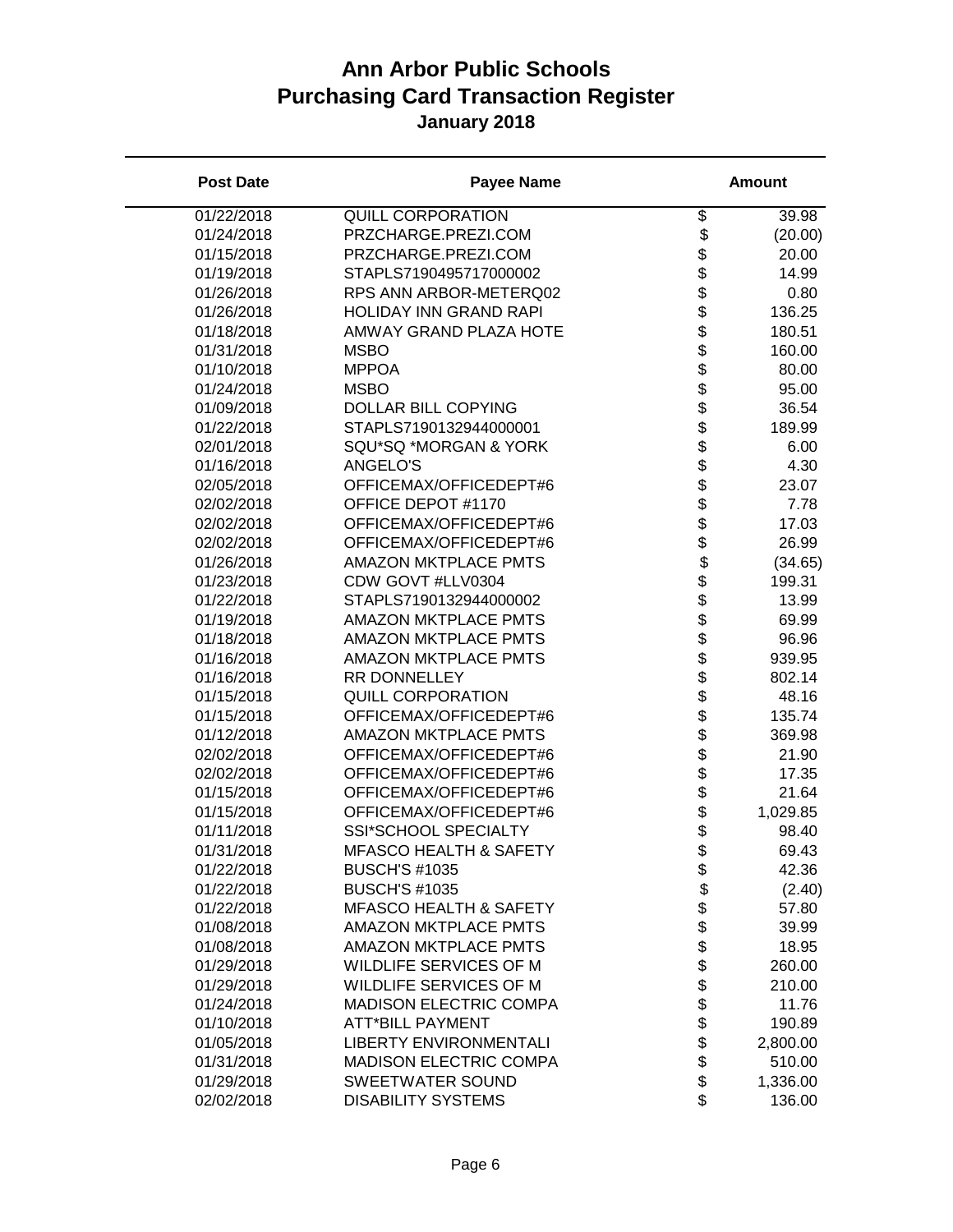| <b>Post Date</b> | <b>Payee Name</b>             |                                | <b>Amount</b> |
|------------------|-------------------------------|--------------------------------|---------------|
| 01/26/2018       | NATIONAL ENERGY CONTRO        | \$                             | 126.70        |
| 01/19/2018       | TRANE SUPPLY-113416           | \$                             | 326.33        |
| 01/11/2018       | THERMALNETICS, INC.           | \$                             | 475.05        |
| 01/05/2018       | MADISON ELECTRIC COMPA        | \$                             | 276.08        |
| 01/31/2018       | THERMALNETICS, INC.           | \$                             | (588.47)      |
| 01/18/2018       | THERMALNETICS, INC.           | \$                             | 588.47        |
| 01/29/2018       | PROFESSIONAL PUMP             | \$                             | (40.96)       |
| 01/19/2018       | THERMALNETICS, INC.           |                                | 286.00        |
| 01/15/2018       | <b>MICHIGAN AIR PRODUCTS</b>  | \$\$\$\$\$                     | 881.14        |
| 02/05/2018       | OREILLY AUTO #3329            |                                | 16.94         |
| 02/02/2018       | OREILLY AUTO #3329            |                                | 44.97         |
| 01/31/2018       | <b>BELLE TIRE 119</b>         |                                | 1,176.17      |
| 01/30/2018       | BRIARWOOD FORD INC            |                                | 2,455.69      |
| 01/30/2018       | BRIARWOOD FORD INC            |                                | (68.77)       |
| 01/29/2018       | <b>CARPENTER BROS HAR</b>     |                                | 20.03         |
| 01/23/2018       | ANN ARBOR MUFFLER INST        |                                | 720.25        |
| 01/17/2018       | ANN ARBOR MUFFLER INST        |                                | 80.00         |
| 01/12/2018       | <b>BELLE TIRE 119</b>         |                                | 379.00        |
| 01/12/2018       | <b>VARSITY FORD</b>           | \$\$\$\$\$\$\$\$               | 187.90        |
| 01/08/2018       | <b>VARSITY FORD</b>           | \$                             | 89.55         |
| 01/26/2018       | PROFESSIONAL PUMP             |                                | 11.07         |
| 01/12/2018       | PROFESSIONAL PUMP             |                                | 723.55        |
| 01/11/2018       | JOHNSTONE SUPPLY AA           |                                | 462.68        |
| 01/11/2018       | THERMALNETICS, INC.           | \$\$\$\$\$\$\$\$\$\$\$\$\$\$\$ | 168.81        |
| 02/05/2018       | SS STORAGE - ANN ARBOR        |                                | 147.00        |
| 01/17/2018       | FIVE STAR STORE IT LOH        |                                | 1,111.50      |
| 01/19/2018       | <b>SUNBELT RENTALS #247</b>   |                                | (179.53)      |
| 01/05/2018       | <b>STADIUM HARDWARE</b>       |                                | 34.57         |
| 01/31/2018       | <b>BELLE TIRE 119</b>         |                                | 1,200.00      |
| 01/12/2018       | <b>STADIUM HARDWARE</b>       |                                | 20.35         |
| 01/19/2018       | FINGERLE LUMBER CO            |                                | 379.00        |
| 01/16/2018       | <b>WW GRAINGER</b>            |                                | 47.94         |
| 01/16/2018       | <b>WW GRAINGER</b>            |                                | 387.06        |
| 01/18/2018       | <b>MADISON ELECTRIC COMPA</b> | \$                             | 36.76         |
| 01/26/2018       | <b>MADISON ELECTRIC COMPA</b> | \$                             | 42.58         |
| 01/23/2018       | <b>MADISON ELECTRIC COMPA</b> | \$                             | 58.84         |
| 01/19/2018       | <b>WW GRAINGER</b>            | \$                             | 243.50        |
| 01/16/2018       | <b>WW GRAINGER</b>            | \$                             | 70.10         |
| 01/25/2018       | <b>MADISON ELECTRIC COMPA</b> | \$                             | 103.76        |
| 01/17/2018       | ED HAASS SALES COMPANY        |                                | 1,640.02      |
| 02/01/2018       | <b>ROVIN CERAMICS</b>         |                                | 264.37        |
| 02/05/2018       | <b>WW GRAINGER</b>            |                                | 14.59         |
| 01/29/2018       | <b>WW GRAINGER</b>            | <b>8888888</b>                 | 315.74        |
| 01/26/2018       | <b>MADISON ELECTRIC COMPA</b> |                                | 27.56         |
| 01/17/2018       | <b>STADIUM HARDWARE</b>       |                                | 28.47         |
| 01/17/2018       | <b>STADIUM HARDWARE</b>       |                                | 68.24         |
| 01/16/2018       | <b>MADISON ELECTRIC COMPA</b> | \$                             | 186.91        |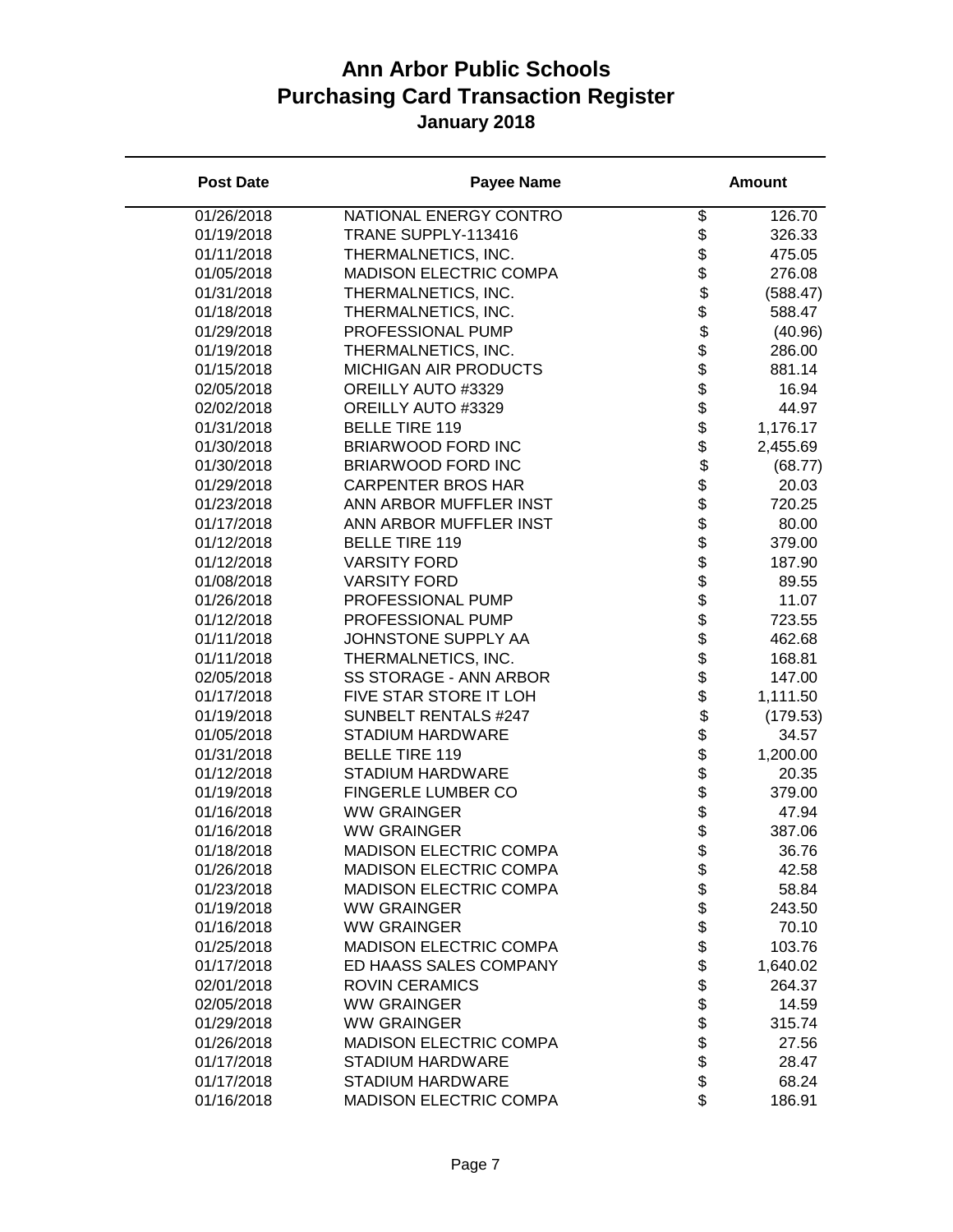| <b>MADISON ELECTRIC COMPA</b><br>\$<br>01/12/2018<br>23.32<br>\$<br>01/11/2018<br><b>MADISON ELECTRIC COMPA</b><br>26.48<br>\$<br>02/01/2018<br><b>MADISON ELECTRIC COMPA</b><br>364.37<br>\$<br>01/18/2018<br>NATIONAL ENERGY CONTRO<br>157.77<br>\$<br>01/17/2018<br><b>WW GRAINGER</b><br>161.08<br>\$<br>\$<br>01/11/2018<br><b>MADISON ELECTRIC COMPA</b><br>26.47<br>01/15/2018<br>TMS*OMAN COMPONENTS<br>71.04<br><b>8888888</b><br>02/01/2018<br>MODINE MANUFACTURING C<br>387.65<br>01/19/2018<br>JOHNSTONE SUPPLY AA<br>385.87<br>01/11/2018<br>R L DEPPMANN CO<br>14.20<br>01/15/2018<br><b>TMS*OMAN COMPONENTS</b><br>71.04<br>02/05/2018<br><b>WW GRAINGER</b><br>28.20<br><b>MADISON ELECTRIC COMPA</b><br>325.79<br>01/29/2018<br>01/18/2018<br>BEHLER YOUNG COMPANY A<br>39.76<br>\$<br>01/16/2018<br><b>WW GRAINGER</b><br>82.62<br>\$<br>\$<br>01/12/2018<br><b>WW GRAINGER</b><br>82.62<br>01/18/2018<br>BEHLER YOUNG COMPANY A<br>21.00<br>\$<br>02/01/2018<br>OFFICE DEPOT #1079<br>151.92<br>\$<br>01/31/2018<br><b>QUILL CORPORATION</b><br>69.42<br>\$<br>01/26/2018<br>OFFICEMAX/OFFICEDEPT#6<br>165.99<br>\$<br>01/25/2018<br>OFFICEMAX/OFFICEDEPT#6<br>48.90<br>\$\$\$\$\$<br>01/22/2018<br>OFFICE DEPOT #5910<br>14.59<br>OFFICEMAX/OFFICEDEPT#6<br>01/22/2018<br>35.73<br>OFFICEMAX/OFFICEDEPT#6<br>01/18/2018<br>53.90<br>OFFICEMAX/OFFICEDEPT#6<br>01/18/2018<br>21.46<br>OFFICEMAX/OFFICEDEPT#6<br>01/12/2018<br>57.99<br>\$<br>01/31/2018<br><b>MADISON ELECTRIC COMPA</b><br>1,011.59<br>\$<br>\$<br>01/30/2018<br><b>BATTERIES PLUS #38</b><br>151.92<br><b>MADISON ELECTRIC COMPA</b><br>364.36<br>01/24/2018<br>01/11/2018<br><b>STADIUM HARDWARE</b><br>5.67<br>\$<br>01/24/2018<br><b>MADISON ELECTRIC COMPA</b><br>203.49<br>\$<br><b>MADISON ELECTRIC COMPA</b><br>11.04<br>01/30/2018<br>\$<br>01/05/2018<br><b>MADISON ELECTRIC COMPA</b><br>134.60<br>\$<br>JOHNSTONE SUPPLY AA<br>01/18/2018<br>17.23<br>\$<br>DJ CONLEY ASSOCIATES I<br>675.03<br>01/30/2018<br>\$<br>THERMALNETICS, INC.<br>01/24/2018<br>1,102.80<br>\$<br>01/15/2018<br>WM. G. BOALES ASSOCIAT<br>806.12<br>\$<br>01/09/2018<br><b>CURRENT ELECTRIC MOTOR</b><br>1,828.50<br>\$\$\$\$\$\$\$<br><b>WW GRAINGER</b><br>01/08/2018<br>1,289.67<br>01/31/2018<br>REDFORD LOCK COMPANY I<br>1,160.00<br>02/02/2018<br><b>MICHIGAN RECREATION &amp;</b><br>630.00<br>02/02/2018<br><b>ENTERPRISE RENT-A-CAR</b><br>(39.70)<br><b>ENTERPRISE RENT-A-CAR</b><br>02/01/2018<br>96.69<br><b>DOLLAR BILL COPYING</b><br>02/05/2018<br>692.16<br>\$<br>DOLLAR BILL COPYING<br>01/30/2018<br>2,148.53<br>\$<br>DOLLAR BILL COPYING<br>01/30/2018<br>494.14 | <b>Post Date</b> | <b>Payee Name</b> | <b>Amount</b> |
|----------------------------------------------------------------------------------------------------------------------------------------------------------------------------------------------------------------------------------------------------------------------------------------------------------------------------------------------------------------------------------------------------------------------------------------------------------------------------------------------------------------------------------------------------------------------------------------------------------------------------------------------------------------------------------------------------------------------------------------------------------------------------------------------------------------------------------------------------------------------------------------------------------------------------------------------------------------------------------------------------------------------------------------------------------------------------------------------------------------------------------------------------------------------------------------------------------------------------------------------------------------------------------------------------------------------------------------------------------------------------------------------------------------------------------------------------------------------------------------------------------------------------------------------------------------------------------------------------------------------------------------------------------------------------------------------------------------------------------------------------------------------------------------------------------------------------------------------------------------------------------------------------------------------------------------------------------------------------------------------------------------------------------------------------------------------------------------------------------------------------------------------------------------------------------------------------------------------------------------------------------------------------------------------------------------------------------------------------------------------------------------------------------------------------------------------------------------------------------------------------------------------------------------------------------------------------------------------------------------------------------------------------------------|------------------|-------------------|---------------|
|                                                                                                                                                                                                                                                                                                                                                                                                                                                                                                                                                                                                                                                                                                                                                                                                                                                                                                                                                                                                                                                                                                                                                                                                                                                                                                                                                                                                                                                                                                                                                                                                                                                                                                                                                                                                                                                                                                                                                                                                                                                                                                                                                                                                                                                                                                                                                                                                                                                                                                                                                                                                                                                                |                  |                   |               |
|                                                                                                                                                                                                                                                                                                                                                                                                                                                                                                                                                                                                                                                                                                                                                                                                                                                                                                                                                                                                                                                                                                                                                                                                                                                                                                                                                                                                                                                                                                                                                                                                                                                                                                                                                                                                                                                                                                                                                                                                                                                                                                                                                                                                                                                                                                                                                                                                                                                                                                                                                                                                                                                                |                  |                   |               |
|                                                                                                                                                                                                                                                                                                                                                                                                                                                                                                                                                                                                                                                                                                                                                                                                                                                                                                                                                                                                                                                                                                                                                                                                                                                                                                                                                                                                                                                                                                                                                                                                                                                                                                                                                                                                                                                                                                                                                                                                                                                                                                                                                                                                                                                                                                                                                                                                                                                                                                                                                                                                                                                                |                  |                   |               |
|                                                                                                                                                                                                                                                                                                                                                                                                                                                                                                                                                                                                                                                                                                                                                                                                                                                                                                                                                                                                                                                                                                                                                                                                                                                                                                                                                                                                                                                                                                                                                                                                                                                                                                                                                                                                                                                                                                                                                                                                                                                                                                                                                                                                                                                                                                                                                                                                                                                                                                                                                                                                                                                                |                  |                   |               |
|                                                                                                                                                                                                                                                                                                                                                                                                                                                                                                                                                                                                                                                                                                                                                                                                                                                                                                                                                                                                                                                                                                                                                                                                                                                                                                                                                                                                                                                                                                                                                                                                                                                                                                                                                                                                                                                                                                                                                                                                                                                                                                                                                                                                                                                                                                                                                                                                                                                                                                                                                                                                                                                                |                  |                   |               |
|                                                                                                                                                                                                                                                                                                                                                                                                                                                                                                                                                                                                                                                                                                                                                                                                                                                                                                                                                                                                                                                                                                                                                                                                                                                                                                                                                                                                                                                                                                                                                                                                                                                                                                                                                                                                                                                                                                                                                                                                                                                                                                                                                                                                                                                                                                                                                                                                                                                                                                                                                                                                                                                                |                  |                   |               |
|                                                                                                                                                                                                                                                                                                                                                                                                                                                                                                                                                                                                                                                                                                                                                                                                                                                                                                                                                                                                                                                                                                                                                                                                                                                                                                                                                                                                                                                                                                                                                                                                                                                                                                                                                                                                                                                                                                                                                                                                                                                                                                                                                                                                                                                                                                                                                                                                                                                                                                                                                                                                                                                                |                  |                   |               |
|                                                                                                                                                                                                                                                                                                                                                                                                                                                                                                                                                                                                                                                                                                                                                                                                                                                                                                                                                                                                                                                                                                                                                                                                                                                                                                                                                                                                                                                                                                                                                                                                                                                                                                                                                                                                                                                                                                                                                                                                                                                                                                                                                                                                                                                                                                                                                                                                                                                                                                                                                                                                                                                                |                  |                   |               |
|                                                                                                                                                                                                                                                                                                                                                                                                                                                                                                                                                                                                                                                                                                                                                                                                                                                                                                                                                                                                                                                                                                                                                                                                                                                                                                                                                                                                                                                                                                                                                                                                                                                                                                                                                                                                                                                                                                                                                                                                                                                                                                                                                                                                                                                                                                                                                                                                                                                                                                                                                                                                                                                                |                  |                   |               |
|                                                                                                                                                                                                                                                                                                                                                                                                                                                                                                                                                                                                                                                                                                                                                                                                                                                                                                                                                                                                                                                                                                                                                                                                                                                                                                                                                                                                                                                                                                                                                                                                                                                                                                                                                                                                                                                                                                                                                                                                                                                                                                                                                                                                                                                                                                                                                                                                                                                                                                                                                                                                                                                                |                  |                   |               |
|                                                                                                                                                                                                                                                                                                                                                                                                                                                                                                                                                                                                                                                                                                                                                                                                                                                                                                                                                                                                                                                                                                                                                                                                                                                                                                                                                                                                                                                                                                                                                                                                                                                                                                                                                                                                                                                                                                                                                                                                                                                                                                                                                                                                                                                                                                                                                                                                                                                                                                                                                                                                                                                                |                  |                   |               |
|                                                                                                                                                                                                                                                                                                                                                                                                                                                                                                                                                                                                                                                                                                                                                                                                                                                                                                                                                                                                                                                                                                                                                                                                                                                                                                                                                                                                                                                                                                                                                                                                                                                                                                                                                                                                                                                                                                                                                                                                                                                                                                                                                                                                                                                                                                                                                                                                                                                                                                                                                                                                                                                                |                  |                   |               |
|                                                                                                                                                                                                                                                                                                                                                                                                                                                                                                                                                                                                                                                                                                                                                                                                                                                                                                                                                                                                                                                                                                                                                                                                                                                                                                                                                                                                                                                                                                                                                                                                                                                                                                                                                                                                                                                                                                                                                                                                                                                                                                                                                                                                                                                                                                                                                                                                                                                                                                                                                                                                                                                                |                  |                   |               |
|                                                                                                                                                                                                                                                                                                                                                                                                                                                                                                                                                                                                                                                                                                                                                                                                                                                                                                                                                                                                                                                                                                                                                                                                                                                                                                                                                                                                                                                                                                                                                                                                                                                                                                                                                                                                                                                                                                                                                                                                                                                                                                                                                                                                                                                                                                                                                                                                                                                                                                                                                                                                                                                                |                  |                   |               |
|                                                                                                                                                                                                                                                                                                                                                                                                                                                                                                                                                                                                                                                                                                                                                                                                                                                                                                                                                                                                                                                                                                                                                                                                                                                                                                                                                                                                                                                                                                                                                                                                                                                                                                                                                                                                                                                                                                                                                                                                                                                                                                                                                                                                                                                                                                                                                                                                                                                                                                                                                                                                                                                                |                  |                   |               |
|                                                                                                                                                                                                                                                                                                                                                                                                                                                                                                                                                                                                                                                                                                                                                                                                                                                                                                                                                                                                                                                                                                                                                                                                                                                                                                                                                                                                                                                                                                                                                                                                                                                                                                                                                                                                                                                                                                                                                                                                                                                                                                                                                                                                                                                                                                                                                                                                                                                                                                                                                                                                                                                                |                  |                   |               |
|                                                                                                                                                                                                                                                                                                                                                                                                                                                                                                                                                                                                                                                                                                                                                                                                                                                                                                                                                                                                                                                                                                                                                                                                                                                                                                                                                                                                                                                                                                                                                                                                                                                                                                                                                                                                                                                                                                                                                                                                                                                                                                                                                                                                                                                                                                                                                                                                                                                                                                                                                                                                                                                                |                  |                   |               |
|                                                                                                                                                                                                                                                                                                                                                                                                                                                                                                                                                                                                                                                                                                                                                                                                                                                                                                                                                                                                                                                                                                                                                                                                                                                                                                                                                                                                                                                                                                                                                                                                                                                                                                                                                                                                                                                                                                                                                                                                                                                                                                                                                                                                                                                                                                                                                                                                                                                                                                                                                                                                                                                                |                  |                   |               |
|                                                                                                                                                                                                                                                                                                                                                                                                                                                                                                                                                                                                                                                                                                                                                                                                                                                                                                                                                                                                                                                                                                                                                                                                                                                                                                                                                                                                                                                                                                                                                                                                                                                                                                                                                                                                                                                                                                                                                                                                                                                                                                                                                                                                                                                                                                                                                                                                                                                                                                                                                                                                                                                                |                  |                   |               |
|                                                                                                                                                                                                                                                                                                                                                                                                                                                                                                                                                                                                                                                                                                                                                                                                                                                                                                                                                                                                                                                                                                                                                                                                                                                                                                                                                                                                                                                                                                                                                                                                                                                                                                                                                                                                                                                                                                                                                                                                                                                                                                                                                                                                                                                                                                                                                                                                                                                                                                                                                                                                                                                                |                  |                   |               |
|                                                                                                                                                                                                                                                                                                                                                                                                                                                                                                                                                                                                                                                                                                                                                                                                                                                                                                                                                                                                                                                                                                                                                                                                                                                                                                                                                                                                                                                                                                                                                                                                                                                                                                                                                                                                                                                                                                                                                                                                                                                                                                                                                                                                                                                                                                                                                                                                                                                                                                                                                                                                                                                                |                  |                   |               |
|                                                                                                                                                                                                                                                                                                                                                                                                                                                                                                                                                                                                                                                                                                                                                                                                                                                                                                                                                                                                                                                                                                                                                                                                                                                                                                                                                                                                                                                                                                                                                                                                                                                                                                                                                                                                                                                                                                                                                                                                                                                                                                                                                                                                                                                                                                                                                                                                                                                                                                                                                                                                                                                                |                  |                   |               |
|                                                                                                                                                                                                                                                                                                                                                                                                                                                                                                                                                                                                                                                                                                                                                                                                                                                                                                                                                                                                                                                                                                                                                                                                                                                                                                                                                                                                                                                                                                                                                                                                                                                                                                                                                                                                                                                                                                                                                                                                                                                                                                                                                                                                                                                                                                                                                                                                                                                                                                                                                                                                                                                                |                  |                   |               |
|                                                                                                                                                                                                                                                                                                                                                                                                                                                                                                                                                                                                                                                                                                                                                                                                                                                                                                                                                                                                                                                                                                                                                                                                                                                                                                                                                                                                                                                                                                                                                                                                                                                                                                                                                                                                                                                                                                                                                                                                                                                                                                                                                                                                                                                                                                                                                                                                                                                                                                                                                                                                                                                                |                  |                   |               |
|                                                                                                                                                                                                                                                                                                                                                                                                                                                                                                                                                                                                                                                                                                                                                                                                                                                                                                                                                                                                                                                                                                                                                                                                                                                                                                                                                                                                                                                                                                                                                                                                                                                                                                                                                                                                                                                                                                                                                                                                                                                                                                                                                                                                                                                                                                                                                                                                                                                                                                                                                                                                                                                                |                  |                   |               |
|                                                                                                                                                                                                                                                                                                                                                                                                                                                                                                                                                                                                                                                                                                                                                                                                                                                                                                                                                                                                                                                                                                                                                                                                                                                                                                                                                                                                                                                                                                                                                                                                                                                                                                                                                                                                                                                                                                                                                                                                                                                                                                                                                                                                                                                                                                                                                                                                                                                                                                                                                                                                                                                                |                  |                   |               |
|                                                                                                                                                                                                                                                                                                                                                                                                                                                                                                                                                                                                                                                                                                                                                                                                                                                                                                                                                                                                                                                                                                                                                                                                                                                                                                                                                                                                                                                                                                                                                                                                                                                                                                                                                                                                                                                                                                                                                                                                                                                                                                                                                                                                                                                                                                                                                                                                                                                                                                                                                                                                                                                                |                  |                   |               |
|                                                                                                                                                                                                                                                                                                                                                                                                                                                                                                                                                                                                                                                                                                                                                                                                                                                                                                                                                                                                                                                                                                                                                                                                                                                                                                                                                                                                                                                                                                                                                                                                                                                                                                                                                                                                                                                                                                                                                                                                                                                                                                                                                                                                                                                                                                                                                                                                                                                                                                                                                                                                                                                                |                  |                   |               |
|                                                                                                                                                                                                                                                                                                                                                                                                                                                                                                                                                                                                                                                                                                                                                                                                                                                                                                                                                                                                                                                                                                                                                                                                                                                                                                                                                                                                                                                                                                                                                                                                                                                                                                                                                                                                                                                                                                                                                                                                                                                                                                                                                                                                                                                                                                                                                                                                                                                                                                                                                                                                                                                                |                  |                   |               |
|                                                                                                                                                                                                                                                                                                                                                                                                                                                                                                                                                                                                                                                                                                                                                                                                                                                                                                                                                                                                                                                                                                                                                                                                                                                                                                                                                                                                                                                                                                                                                                                                                                                                                                                                                                                                                                                                                                                                                                                                                                                                                                                                                                                                                                                                                                                                                                                                                                                                                                                                                                                                                                                                |                  |                   |               |
|                                                                                                                                                                                                                                                                                                                                                                                                                                                                                                                                                                                                                                                                                                                                                                                                                                                                                                                                                                                                                                                                                                                                                                                                                                                                                                                                                                                                                                                                                                                                                                                                                                                                                                                                                                                                                                                                                                                                                                                                                                                                                                                                                                                                                                                                                                                                                                                                                                                                                                                                                                                                                                                                |                  |                   |               |
|                                                                                                                                                                                                                                                                                                                                                                                                                                                                                                                                                                                                                                                                                                                                                                                                                                                                                                                                                                                                                                                                                                                                                                                                                                                                                                                                                                                                                                                                                                                                                                                                                                                                                                                                                                                                                                                                                                                                                                                                                                                                                                                                                                                                                                                                                                                                                                                                                                                                                                                                                                                                                                                                |                  |                   |               |
|                                                                                                                                                                                                                                                                                                                                                                                                                                                                                                                                                                                                                                                                                                                                                                                                                                                                                                                                                                                                                                                                                                                                                                                                                                                                                                                                                                                                                                                                                                                                                                                                                                                                                                                                                                                                                                                                                                                                                                                                                                                                                                                                                                                                                                                                                                                                                                                                                                                                                                                                                                                                                                                                |                  |                   |               |
|                                                                                                                                                                                                                                                                                                                                                                                                                                                                                                                                                                                                                                                                                                                                                                                                                                                                                                                                                                                                                                                                                                                                                                                                                                                                                                                                                                                                                                                                                                                                                                                                                                                                                                                                                                                                                                                                                                                                                                                                                                                                                                                                                                                                                                                                                                                                                                                                                                                                                                                                                                                                                                                                |                  |                   |               |
|                                                                                                                                                                                                                                                                                                                                                                                                                                                                                                                                                                                                                                                                                                                                                                                                                                                                                                                                                                                                                                                                                                                                                                                                                                                                                                                                                                                                                                                                                                                                                                                                                                                                                                                                                                                                                                                                                                                                                                                                                                                                                                                                                                                                                                                                                                                                                                                                                                                                                                                                                                                                                                                                |                  |                   |               |
|                                                                                                                                                                                                                                                                                                                                                                                                                                                                                                                                                                                                                                                                                                                                                                                                                                                                                                                                                                                                                                                                                                                                                                                                                                                                                                                                                                                                                                                                                                                                                                                                                                                                                                                                                                                                                                                                                                                                                                                                                                                                                                                                                                                                                                                                                                                                                                                                                                                                                                                                                                                                                                                                |                  |                   |               |
|                                                                                                                                                                                                                                                                                                                                                                                                                                                                                                                                                                                                                                                                                                                                                                                                                                                                                                                                                                                                                                                                                                                                                                                                                                                                                                                                                                                                                                                                                                                                                                                                                                                                                                                                                                                                                                                                                                                                                                                                                                                                                                                                                                                                                                                                                                                                                                                                                                                                                                                                                                                                                                                                |                  |                   |               |
|                                                                                                                                                                                                                                                                                                                                                                                                                                                                                                                                                                                                                                                                                                                                                                                                                                                                                                                                                                                                                                                                                                                                                                                                                                                                                                                                                                                                                                                                                                                                                                                                                                                                                                                                                                                                                                                                                                                                                                                                                                                                                                                                                                                                                                                                                                                                                                                                                                                                                                                                                                                                                                                                |                  |                   |               |
|                                                                                                                                                                                                                                                                                                                                                                                                                                                                                                                                                                                                                                                                                                                                                                                                                                                                                                                                                                                                                                                                                                                                                                                                                                                                                                                                                                                                                                                                                                                                                                                                                                                                                                                                                                                                                                                                                                                                                                                                                                                                                                                                                                                                                                                                                                                                                                                                                                                                                                                                                                                                                                                                |                  |                   |               |
|                                                                                                                                                                                                                                                                                                                                                                                                                                                                                                                                                                                                                                                                                                                                                                                                                                                                                                                                                                                                                                                                                                                                                                                                                                                                                                                                                                                                                                                                                                                                                                                                                                                                                                                                                                                                                                                                                                                                                                                                                                                                                                                                                                                                                                                                                                                                                                                                                                                                                                                                                                                                                                                                |                  |                   |               |
|                                                                                                                                                                                                                                                                                                                                                                                                                                                                                                                                                                                                                                                                                                                                                                                                                                                                                                                                                                                                                                                                                                                                                                                                                                                                                                                                                                                                                                                                                                                                                                                                                                                                                                                                                                                                                                                                                                                                                                                                                                                                                                                                                                                                                                                                                                                                                                                                                                                                                                                                                                                                                                                                |                  |                   |               |
|                                                                                                                                                                                                                                                                                                                                                                                                                                                                                                                                                                                                                                                                                                                                                                                                                                                                                                                                                                                                                                                                                                                                                                                                                                                                                                                                                                                                                                                                                                                                                                                                                                                                                                                                                                                                                                                                                                                                                                                                                                                                                                                                                                                                                                                                                                                                                                                                                                                                                                                                                                                                                                                                |                  |                   |               |
|                                                                                                                                                                                                                                                                                                                                                                                                                                                                                                                                                                                                                                                                                                                                                                                                                                                                                                                                                                                                                                                                                                                                                                                                                                                                                                                                                                                                                                                                                                                                                                                                                                                                                                                                                                                                                                                                                                                                                                                                                                                                                                                                                                                                                                                                                                                                                                                                                                                                                                                                                                                                                                                                |                  |                   |               |
|                                                                                                                                                                                                                                                                                                                                                                                                                                                                                                                                                                                                                                                                                                                                                                                                                                                                                                                                                                                                                                                                                                                                                                                                                                                                                                                                                                                                                                                                                                                                                                                                                                                                                                                                                                                                                                                                                                                                                                                                                                                                                                                                                                                                                                                                                                                                                                                                                                                                                                                                                                                                                                                                |                  |                   |               |
|                                                                                                                                                                                                                                                                                                                                                                                                                                                                                                                                                                                                                                                                                                                                                                                                                                                                                                                                                                                                                                                                                                                                                                                                                                                                                                                                                                                                                                                                                                                                                                                                                                                                                                                                                                                                                                                                                                                                                                                                                                                                                                                                                                                                                                                                                                                                                                                                                                                                                                                                                                                                                                                                |                  |                   |               |
|                                                                                                                                                                                                                                                                                                                                                                                                                                                                                                                                                                                                                                                                                                                                                                                                                                                                                                                                                                                                                                                                                                                                                                                                                                                                                                                                                                                                                                                                                                                                                                                                                                                                                                                                                                                                                                                                                                                                                                                                                                                                                                                                                                                                                                                                                                                                                                                                                                                                                                                                                                                                                                                                |                  |                   |               |
|                                                                                                                                                                                                                                                                                                                                                                                                                                                                                                                                                                                                                                                                                                                                                                                                                                                                                                                                                                                                                                                                                                                                                                                                                                                                                                                                                                                                                                                                                                                                                                                                                                                                                                                                                                                                                                                                                                                                                                                                                                                                                                                                                                                                                                                                                                                                                                                                                                                                                                                                                                                                                                                                | 01/12/2018       | CA CEDAR PRODUCTS | \$<br>421.92  |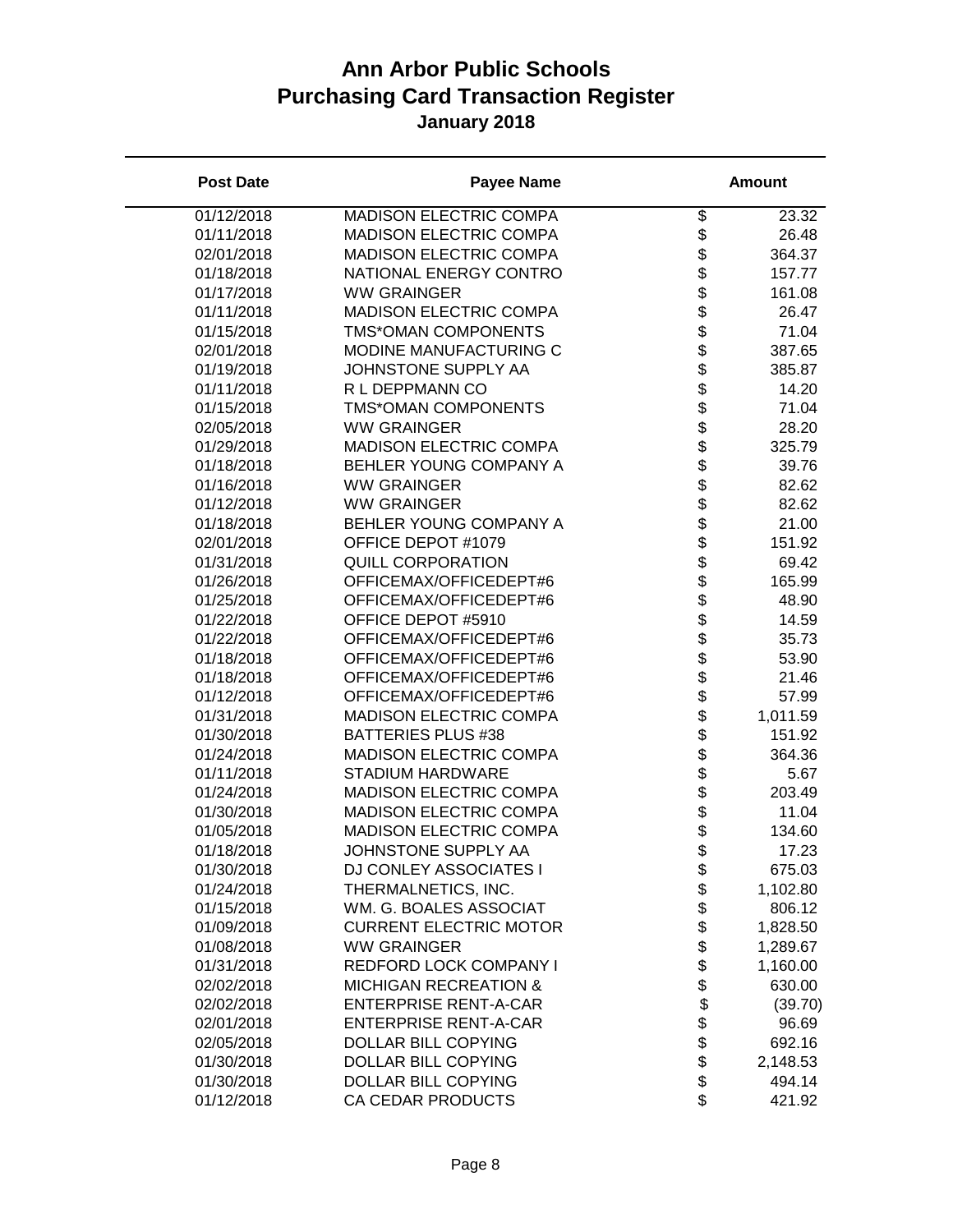| <b>Post Date</b> | <b>Payee Name</b>               |                  | <b>Amount</b> |
|------------------|---------------------------------|------------------|---------------|
| 01/29/2018       | AMWAY GRAND PLAZA HOTE          | \$               | 292.12        |
| 01/18/2018       | <b>UNITED</b><br>01623814589552 | \$               | 144.60        |
| 01/17/2018       | <b>DELTA</b><br>00623097807360  | \$               | 241.60        |
| 02/05/2018       | <b>ERGOTRON INC</b>             | \$               | 108.22        |
| 02/02/2018       | THE SIGN GUY.NET INC            | \$               | 465.00        |
| 01/30/2018       | DMI* DELL K-12 PTR              | \$               | 149.20        |
| 01/19/2018       | <b>AMAZON MKTPLACE PMTS</b>     | \$               | 32.04         |
| 01/18/2018       | <b>IMPACT COMPUTERS</b>         |                  | 17.45         |
| 01/15/2018       | <b>AMAZON MKTPLACE PMTS</b>     | \$\$\$\$\$       | 32.29         |
| 02/05/2018       | <b>AMAZON WEB SERVICES</b>      |                  | 26.70         |
| 01/29/2018       | OFFICEMAX/OFFICEDEPT#6          |                  | 63.49         |
| 01/29/2018       | OFFICEMAX/OFFICEDEPT#6          |                  | 64.92         |
| 01/09/2018       | <b>MSBO</b>                     |                  | 143.00        |
| 01/11/2018       | <b>BROADWAY PLAY PUBLISHI</b>   |                  | 100.00        |
| 01/11/2018       | <b>MHSAA</b>                    | \$\$\$           | 320.00        |
| 02/02/2018       | <b>BSN*SPORT SUPPLY GROUP</b>   |                  | 325.00        |
| 01/29/2018       | <b>BASKETBALL PRODUCTS IN</b>   | \$               | 316.20        |
| 01/22/2018       | <b>DOLLAR BILL COPYING</b>      | \$               | 20.08         |
| 01/12/2018       | OFFICEMAX/OFFICEDEPT#6          | \$               | 102.91        |
| 01/11/2018       | <b>KENNEDY INDUSTRIES, IN</b>   | \$               | 485.80        |
| 01/29/2018       | OFFICEMAX/OFFICEDEPT#6          | \$               | 21.23         |
| 02/05/2018       | EDUBLOGS/CAMPUSPRESS            | \$               | 39.95         |
| 01/31/2018       | <b>LEARNING RESOURCES NET</b>   | \$               | 795.00        |
| 01/22/2018       | MAILCHIMP *MONTHLY              |                  | 150.00        |
| 01/11/2018       | CANVA 01835-1502025             | <b>88888888</b>  | 10.00         |
| 02/01/2018       | ARC - MI MADISON HGTS           |                  | 13.91         |
| 01/29/2018       | ARC - MI MADISON HGTS           |                  | 731.46        |
| 02/01/2018       | ARC - MI MADISON HGTS           |                  | 13.91         |
| 01/29/2018       | ARC - MI MADISON HGTS           |                  | 731.46        |
| 02/01/2018       | ARC - MI MADISON HGTS           |                  | 27.83         |
| 01/29/2018       | ARC - MI MADISON HGTS           |                  | 1,462.93      |
| 01/24/2018       | OFFICEMAX/OFFICEDEPOT6          |                  | 465.14        |
| 01/24/2018       | OFFICEMAX/OFFICEDEPOT6          | \$               | 134.76        |
| 02/02/2018       | <b>ARC - MI MADISON HGTS</b>    | \$               | 21.60         |
| 01/31/2018       | OFFICEMAX/DEPOT 6048            | \$               | 123.50        |
| 02/02/2018       | WIX.COM*186746223               | \$               | 9.90          |
| 02/02/2018       | WIX.COM*186743713               | \$               | 84.00         |
| 01/05/2018       | PALACE SPORTS & ENT BO          | \$               | (100.00)      |
| 01/26/2018       | PANERA BREAD #600874            | \$               | 91.28         |
| 01/19/2018       | PANERA BREAD #600874            |                  | 140.54        |
| 01/08/2018       | <b>BRUEGGERS #147</b>           |                  | 81.92         |
| 02/05/2018       | STAPLS7190887397000001          |                  | 13.19         |
| 02/05/2018       | STAPLS7191579443000001          | \$\$\$\$\$\$\$\$ | 80.97         |
| 01/26/2018       | OFFICEMAX/OFFICEDEPT#6          |                  | 28.15         |
| 01/25/2018       | STAPLS7190887397000002          |                  | 20.24         |
| 01/18/2018       | STAPLS7187130693001001          |                  | (0.32)        |
| 01/18/2018       | STAPLS7187774345001001          | \$               | (1.69)        |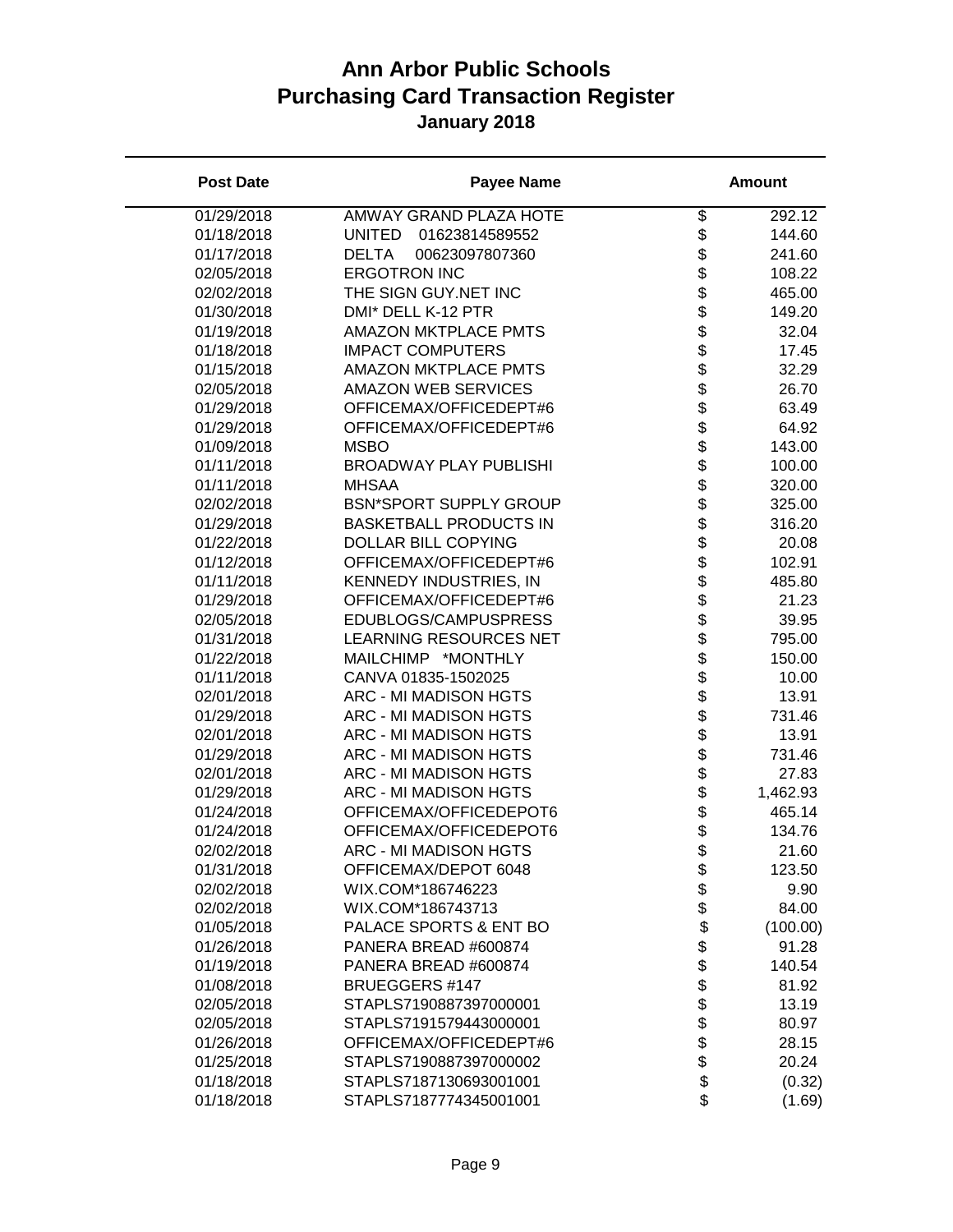| <b>Post Date</b> | <b>Payee Name</b>                  |                                    | <b>Amount</b>   |
|------------------|------------------------------------|------------------------------------|-----------------|
| 01/18/2018       | STAPLS7187842119001001             | \$                                 | (2.84)          |
| 01/11/2018       | OFFICEMAX/OFFICEDEPT#6             | \$                                 | 27.93           |
| 01/31/2018       | STAPLS7191255130000001             | \$                                 | 12.22           |
| 01/18/2018       | STAPLS7187608177001001             | \$                                 | (1.51)          |
| 01/29/2018       | <b>PARTY CITY</b>                  |                                    | 43.02           |
| 01/22/2018       | <b>DOLLAR TREE</b>                 |                                    | 6.50            |
| 01/12/2018       | <b>BAUDVILLE INC.</b>              |                                    | 45.24           |
| 01/31/2018       | OFFICEMAX/OFFICEDEPT#6             | <b>a a a a a a a a a a a a a a</b> | 6.93            |
| 01/31/2018       | STAPLS7191255130000001             |                                    | 14.52           |
| 01/08/2018       | MEIJER INC #64<br>Q <sub>01</sub>  |                                    | 33.43           |
| 01/08/2018       | <b>BUSCH'S #1035</b>               |                                    | 10.99           |
| 01/23/2018       | MEIJER INC #173 Q01                |                                    | 2.79            |
| 01/19/2018       | OTC BRANDS, INC.                   |                                    | 6.64            |
| 01/19/2018       | WM SUPERCENTER #5472               |                                    | 5.48            |
| 01/18/2018       | MEIJER INC #173 Q01                |                                    | 3.98            |
| 01/17/2018       | <b>MENARDS ANN ARBOR MI</b>        |                                    | 22.64           |
| 01/16/2018       | DSS*ACHIEVMNTPRODUCTS              |                                    | 81.15           |
| 01/15/2018       | <b>DBC*BLICK ART MATERIAL</b>      |                                    | 80.70           |
| 01/15/2018       | <b>DOLLARTREE</b>                  | \$                                 | 18.50           |
| 01/15/2018       | <b>DBC*BLICK ART MATERIAL</b>      |                                    | 66.00           |
| 01/12/2018       | <b>JACKSON SERVICE COMPAN</b>      |                                    | 927.50          |
| 01/08/2018       | <b>JACKSON SERVICE COMPAN</b>      |                                    | 142.50          |
| 01/08/2018       | <b>JACKSON SERVICE COMPAN</b>      | ୫୫୫୫୫୫୫୫୫୫୫୫୫୫                     | 166.25          |
| 01/29/2018       | <b>CRAIGSLIST.ORG</b>              |                                    | 15.00           |
| 01/26/2018       | MEIJER INC #64<br>Q <sub>01</sub>  |                                    | 623.14          |
| 01/26/2018       | MEIJER INC #027<br>Q <sub>01</sub> |                                    | 1,062.45        |
| 01/19/2018       | PANERA BREAD #600878               |                                    | 612.75          |
| 01/15/2018       | GFS STORE #1973                    |                                    | (24.47)         |
| 01/11/2018       | MEIJER INC #64<br>Q <sub>01</sub>  |                                    | 989.31          |
| 01/11/2018       | MEIJER INC #027<br>Q <sub>01</sub> |                                    | 679.02          |
| 01/29/2018       | OFFICEMAX/OFFICEDEPT#6             |                                    | 36.66           |
| 01/26/2018       | OFFICEMAX/OFFICEDEPT#6             |                                    | 62.98           |
| 01/18/2018       | OFFICEMAX/OFFICEDEPT#6             |                                    | 8.39            |
| 01/18/2018       | OFFICEMAX/OFFICEDEPT#6             |                                    | 129.90          |
| 01/18/2018       | OFFICEMAX/OFFICEDEPT#6             |                                    | 9.55            |
| 01/29/2018       | OTC BRANDS, INC.                   | \$<br>\$                           | 46.19           |
| 01/26/2018       | MEIJER INC #64<br>Q <sub>01</sub>  |                                    | 303.57          |
|                  | MEIJER INC #027<br>Q <sub>01</sub> |                                    |                 |
| 01/26/2018       | MEIJER INC #027                    |                                    | 569.35<br>15.47 |
| 01/26/2018       | Q <sub>01</sub>                    |                                    |                 |
| 01/11/2018       | MEIJER INC #64<br>Q <sub>01</sub>  |                                    | 263.28          |
| 01/11/2018       | MEIJER INC #027<br>Q <sub>01</sub> |                                    | 129.44          |
| 01/31/2018       | <b>OMNI CHEER</b>                  | \$\$\$\$\$\$\$\$\$\$\$             | (14.95)         |
| 01/26/2018       | ARBOR SPRINGS WATER CO             |                                    | 26.00           |
| 01/11/2018       | ARBOR SPRINGS WATER CO             |                                    | 39.00           |
| 01/25/2018       | <b>ENTERPRISE RENT-A-CAR</b>       |                                    | 148.44          |
| 01/26/2018       | DOLLAR TREE ECOMM                  |                                    | 300.00          |
| 01/25/2018       | INT*IN *UNITED SONZ IN             | \$                                 | 250.00          |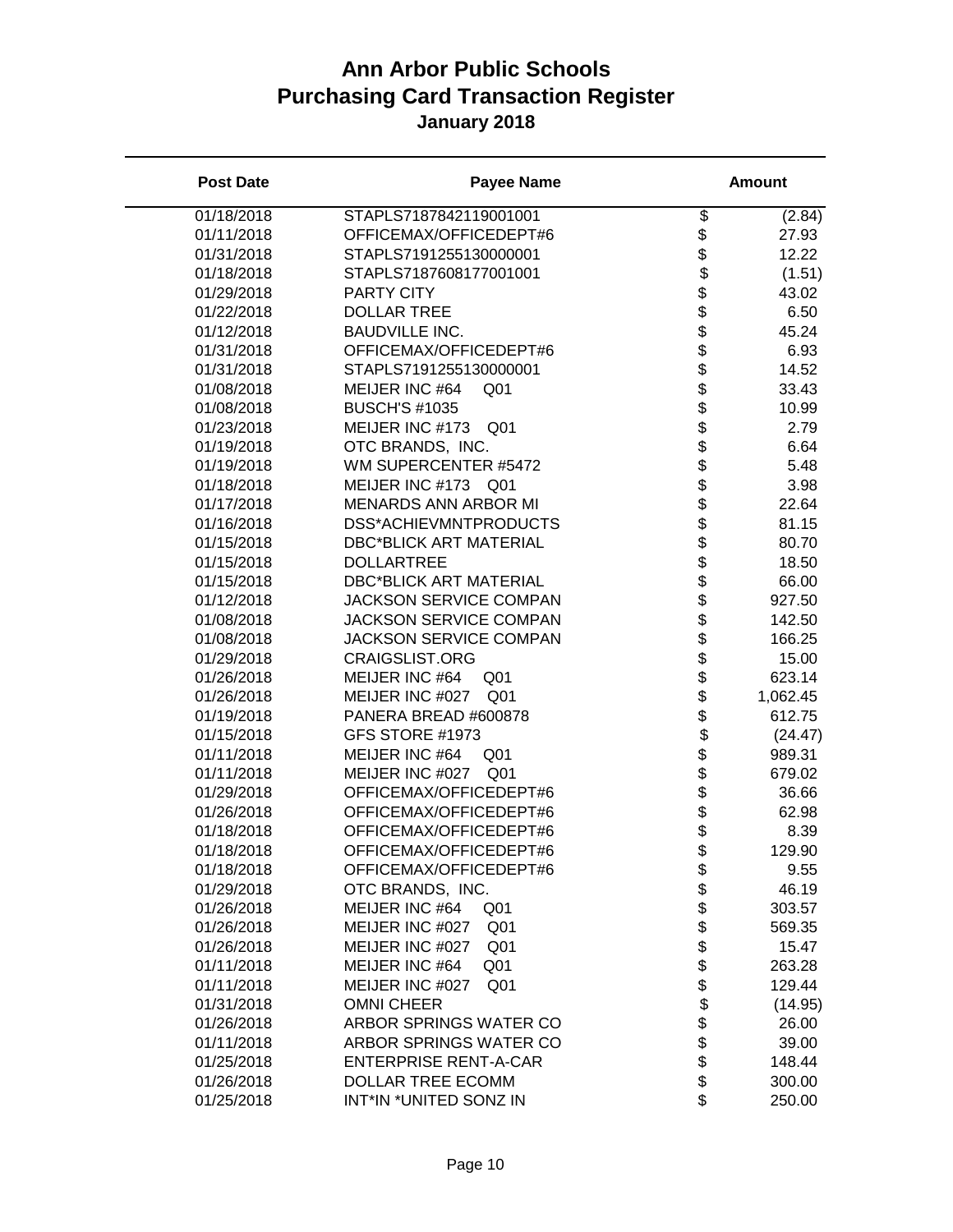| <b>Post Date</b> | <b>Payee Name</b>                            |                                    | <b>Amount</b>  |
|------------------|----------------------------------------------|------------------------------------|----------------|
| 01/23/2018       | <b>AMAZON MKTPLACE PMTS</b>                  | \$                                 | 38.15          |
| 01/23/2018       | <b>AMAZON MKTPLACE PMTS</b>                  | \$                                 | 118.70         |
| 01/31/2018       | <b>KNIGHT'S MARKET</b>                       | \$                                 | 12.51          |
| 01/08/2018       | WM SUPERCENTER #5472                         | \$                                 | 32.79          |
| 01/26/2018       | KROGER #605                                  |                                    | 178.65         |
| 01/22/2018       | JIMMY JOHNS # 90030 -                        |                                    | 53.02          |
| 01/31/2018       | <b>BUSCH'S #1035</b>                         |                                    | 10.85          |
| 01/11/2018       | <b>BUSCH'S #1035</b>                         |                                    | 4.44           |
| 02/02/2018       | <b>HUNGRY HOWIES 577</b>                     |                                    | 72.88          |
| 01/31/2018       | PANERA BREAD #876                            |                                    | 6.99           |
| 01/30/2018       | <b>LUCKY KITCHEEATSTREET</b>                 |                                    | 71.92          |
| 01/22/2018       | PANERA BREAD #600876                         |                                    | 71.52          |
| 01/15/2018       | TST* NEW YORK PIZZA DE                       |                                    | 74.56          |
| 01/10/2018       | <b>LUCKY KITCHEN #1</b>                      |                                    | 69.40          |
| 01/10/2018       | PANERA BREAD #876                            |                                    | 12.38          |
| 01/24/2018       | ARBOR SPRINGS WATER CO                       |                                    | 84.50          |
| 02/02/2018       | MEIJER INC #173 Q01                          |                                    | 47.13          |
| 01/12/2018       | <b>HUNGRY HOWIES 577</b>                     | \$                                 | 46.28          |
| 02/02/2018       | PANERA BREAD #874                            |                                    | 9.79           |
| 01/17/2018       | ARBOR SPRINGS WATER CO                       |                                    | 39.00          |
| 01/12/2018       | KROGER #577                                  |                                    | 20.57          |
| 01/17/2018       | PANERA BREAD #874                            | \$\$\$\$\$\$\$\$\$\$\$\$\$\$\$\$\$ | 34.11          |
| 02/02/2018       | MEIJER INC #173 Q01                          |                                    | 58.77          |
| 02/02/2018       | JIMMY JOHNS - 90074 -                        |                                    | 69.00          |
| 01/22/2018       | MEIJER INC #173 Q01                          |                                    | 16.96          |
| 01/18/2018       | SQ *SQ *SWALLOWTAIL PO                       |                                    | 332.40         |
| 02/05/2018       | NASCO FORT ATKINSON                          |                                    | 179.16         |
| 01/22/2018       | <b>AMAZON MKTPLACE PMTS</b>                  |                                    | 54.99          |
| 01/18/2018       | AMAZON.COM                                   |                                    | 43.88          |
| 02/01/2018       | JIMMY JOHNS # 90030 -                        |                                    | 269.45         |
| 02/02/2018       | GFS STORE #1973                              |                                    | 124.85         |
| 02/01/2018       | OFFICEMAX/DEPOT 6048                         |                                    | 274.39         |
| 01/16/2018       | AMAZON MKTPLACE PMTS                         |                                    | 16.78          |
| 01/11/2018       | <b>STAPLES</b><br>00115642                   | \$                                 | 101.94         |
| 01/10/2018       | TILE INC ECOMM                               | \$                                 | 20.00          |
| 01/09/2018       | AMAZON.COM                                   | \$                                 | 10.99          |
| 01/08/2018       | AMAZON.COM                                   |                                    | 40.47          |
| 02/05/2018       | <b>AMAZON MKTPLACE PMTS</b>                  |                                    | 4.20           |
| 01/25/2018       | <b>SSI*SCHOOL SPECIALTY</b>                  |                                    |                |
| 01/11/2018       | PAYPAL *SEIDLITZEDU                          |                                    | 399.76         |
| 01/26/2018       | PANERA BREAD #600878                         |                                    | 54.95<br>44.53 |
| 01/26/2018       |                                              |                                    |                |
|                  | PANERA BREAD #600878<br>PANERA BREAD #600878 | <b>888888888</b>                   | 11.20          |
| 01/24/2018       |                                              |                                    | 28.02          |
| 02/05/2018       | <b>AMAZON MKTPLACE PMTS</b>                  |                                    | 284.72         |
| 01/29/2018       | OTC BRANDS, INC.                             |                                    | 20.98          |
| 01/25/2018       | AMAZON.COM                                   | \$                                 | 28.68          |
| 02/05/2018       | AHMO'S GYRO & DELI LLC                       |                                    | 75.91          |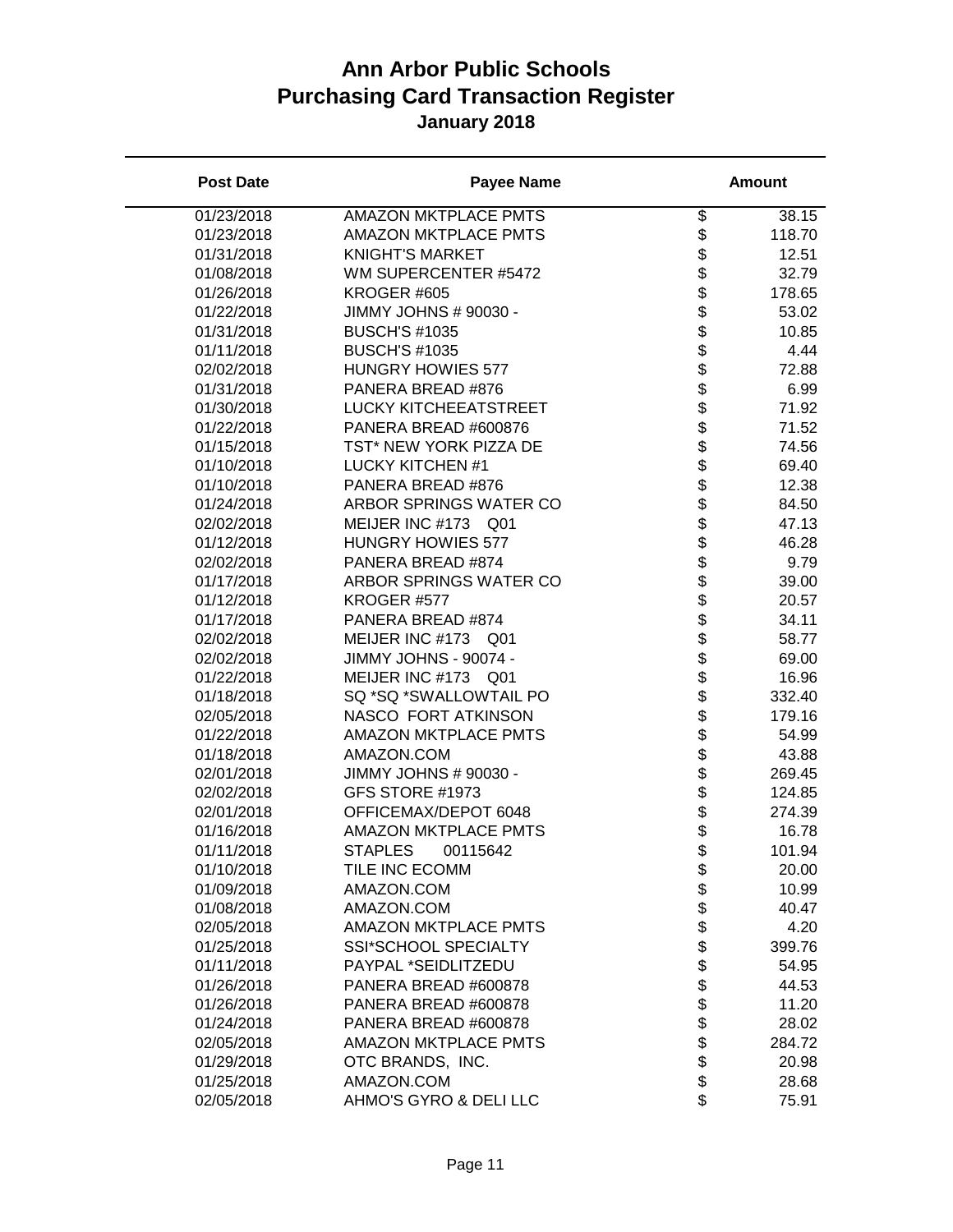| <b>Post Date</b> | <b>Payee Name</b>             |                          | <b>Amount</b> |
|------------------|-------------------------------|--------------------------|---------------|
| 02/05/2018       | AHMO'S GYRO & DELI LLC        | $\overline{\mathcal{G}}$ | (3.50)        |
| 01/26/2018       | NAIAS DETROIT AUTO SHO        | \$                       | 143.00        |
| 01/24/2018       | SQU*SQ *BLUE CAB COMPA        | \$                       | 38.00         |
| 01/11/2018       | SQU*SQ *BLUE CAB COMPA        | \$                       | 20.00         |
| 02/01/2018       | <b>AMAZON MKTPLACE PMTS</b>   | \$                       | 53.44         |
| 02/01/2018       | AMAZON.COM                    | \$                       | 193.18        |
| 01/29/2018       | STAPLS7190495717000001        |                          | 21.19         |
| 01/26/2018       | TARGET.COM *                  | \$<br>\$                 | 0.01          |
| 01/26/2018       | TARGET.COM *                  |                          | 47.67         |
| 01/26/2018       | TARGET.COM *                  |                          | 165.17        |
| 01/26/2018       | TARGET.COM *                  |                          | 21.18         |
| 01/26/2018       | TARGET.COM *                  |                          | 63.53         |
| 01/25/2018       | BESTBUYCOM805528350551        |                          | 103.96        |
| 01/25/2018       | <b>AMAZON MKTPLACE PMTS</b>   |                          | 522.40        |
| 01/19/2018       | MICHAELS STORES 2108          |                          | 14.99         |
| 01/19/2018       | <b>DOLLAR TREE</b>            |                          | 10.00         |
| 01/19/2018       | OFFICEMAX/OFFICEDEPOT         | <b>おおまままままま</b>          | 15.32         |
| 01/16/2018       | <b>MAD CREATIVE CONCEPTS</b>  |                          | 810.00        |
| 01/29/2018       | MATH ASSOC AMERICA            | \$                       | 428.00        |
| 02/05/2018       | WWW.PINSTRIPES.COM            | \$                       | 407.98        |
| 01/10/2018       | <b>FORD'S THEATRE SOCIETY</b> | \$                       | 140.00        |
| 01/15/2018       | <b>EMAGINE CANTON</b>         | \$                       | 385.00        |
| 01/11/2018       | <b>BLANK SHIRTS, INC.</b>     |                          | 1,019.33      |
| 01/11/2018       | LITTLE CAESARS 0007 00        | <b>888888888</b>         | 57.99         |
| 01/10/2018       | <b>AMAZON MKTPLACE PMTS</b>   |                          | 65.60         |
| 01/26/2018       | DOUBLE GOOD POPCORN           |                          | 813.00        |
| 01/11/2018       | NUWAVE FISH AND CHICKE        |                          | 46.73         |
| 01/31/2018       | THE UPS STORE #4822           |                          | 39.99         |
| 01/22/2018       | HOMEGOODS #0165               |                          | 84.79         |
| 01/15/2018       | AMAZON.COM                    |                          | 164.80        |
| 02/01/2018       | SHOPKEEP.COM INC.             |                          | 108.00        |
| 01/22/2018       | UNDERGROUND PRINTING          |                          | 110.25        |
| 01/12/2018       | MUSIC THEATRE INTN L          | \$                       | 100.00        |
| 01/18/2018       | COLLEGEBOARD*SAT ONLN.        | \$                       | 24.00         |
| 01/29/2018       | <b>AMAZON MKTPLACE PMTS</b>   | \$                       | 123.45        |
| 01/26/2018       | <b>AMAZON MKTPLACE PMTS</b>   | \$                       | 24.95         |
| 01/11/2018       | <b>AMAZON MKTPLACE PMTS</b>   | \$                       | 130.00        |
| 01/31/2018       | <b>AMAZON MKTPLACE PMTS</b>   | \$                       | 226.41        |
| 01/29/2018       | <b>AMAZON MKTPLACE PMTS</b>   |                          | 35.35         |
| 01/29/2018       | ANN ARBOR SYMPHONY O          |                          | 500.00        |
| 01/29/2018       | <b>RADISSON</b>               |                          | 314.00        |
| 02/05/2018       | MAILCHIMP *MONTHLY            |                          | 150.00        |
| 01/10/2018       | <b>EDUCATION WEEK</b>         | <b>8888888</b>           | 16.00         |
| 02/05/2018       | COTTAGE INN PIZZA - AN        |                          | 34.47         |
| 01/29/2018       | COTTAGE INN PIZZA - AN        |                          | 53.46         |
| 01/24/2018       | MUSIC GO ROUND#40021          |                          | 29.99         |
| 01/10/2018       | <b>EDUCATION WEEK</b>         | \$                       | 35.00         |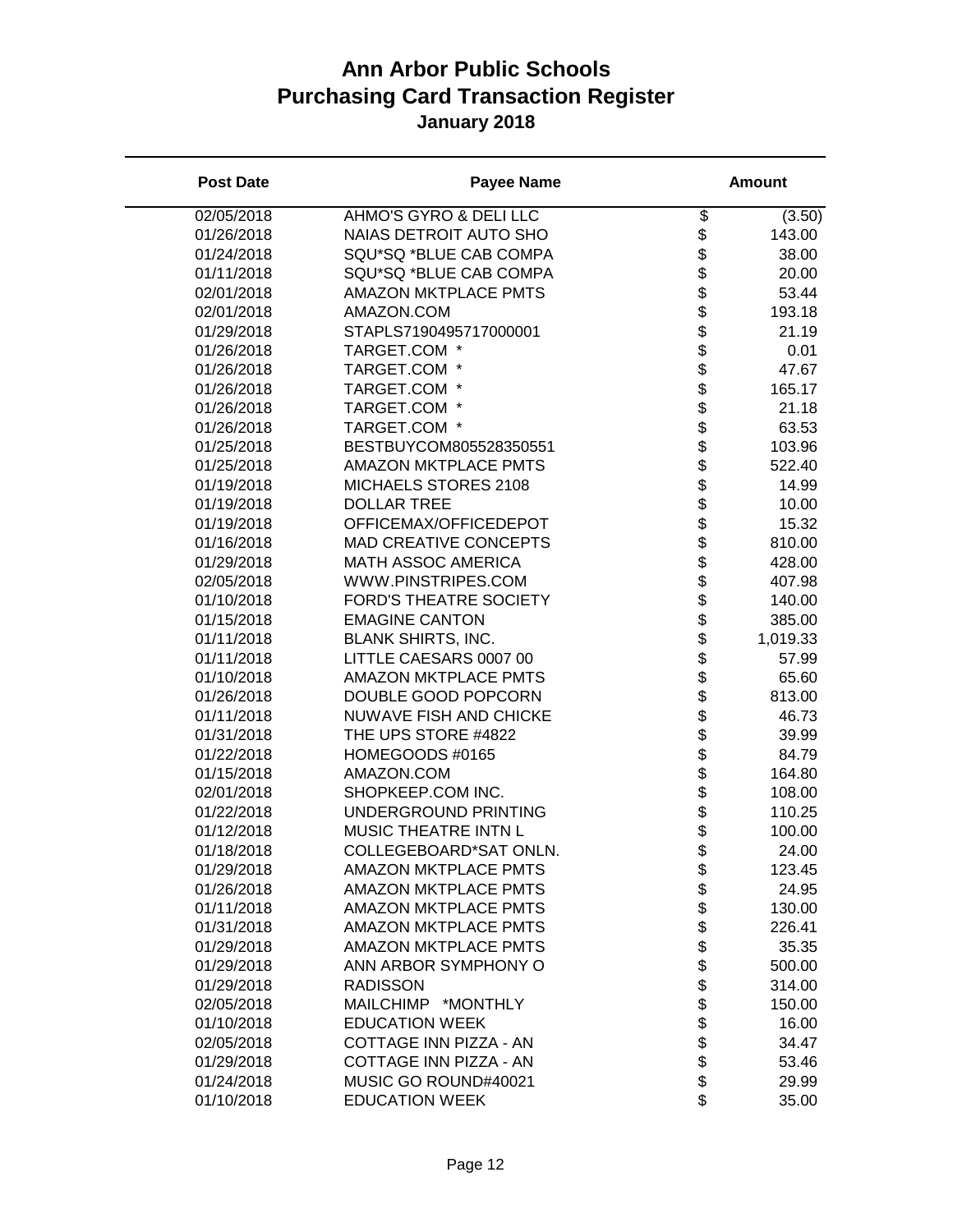| <b>Post Date</b> | <b>Payee Name</b>              |                | <b>Amount</b> |
|------------------|--------------------------------|----------------|---------------|
| 01/19/2018       | <b>EMU SC EVENT PLANNING</b>   | \$             | 500.00        |
| 01/31/2018       | LAKESHORE LEARNING MAT         | \$             | 75.88         |
| 01/31/2018       | AMAZON.COM                     | \$             | (32.20)       |
| 01/29/2018       | <b>AMAZON MKTPLACE PMTS</b>    | \$             | 166.78        |
| 01/23/2018       | <b>AMAZON MKTPLACE PMTS</b>    | \$             | 37.99         |
| 01/22/2018       | NO TEARS LEARNING INC          | \$             | 110.00        |
| 01/18/2018       | <b>AMAZON MKTPLACE PMTS</b>    |                | 228.83        |
| 01/12/2018       | <b>AMAZON MKTPLACE PMTS</b>    | \$<br>\$       | 29.92         |
| 01/12/2018       | <b>AMAZON MKTPLACE PMTS</b>    |                | 47.59         |
| 01/11/2018       | AMAZON.COM                     |                | 48.15         |
| 01/08/2018       | <b>AMAZON MKTPLACE PMTS</b>    |                | 11.98         |
| 01/05/2018       | AMAZON.COM                     |                | 41.76         |
| 01/15/2018       | OFFICEMAX/OFFICEDEPT#6         |                | 77.34         |
| 01/15/2018       | OFFICEMAX/OFFICEDEPT#6         |                | 256.50        |
| 01/11/2018       | USPS PO 2502800106             | <b>8888888</b> | 98.00         |
| 01/18/2018       | <b>AMAZON MKTPLACE PMTS</b>    |                | 22.67         |
| 02/05/2018       | OFFICEMAX/OFFICEDEPT#6         | \$<br>\$       | 322.65        |
| 01/24/2018       | <b>STAPLES</b><br>00115642     |                | 28.76         |
| 01/17/2018       | <b>STADIUM HARDWARE</b>        | \$             | 17.42         |
| 01/10/2018       | AMAZON.COM                     | \$             | 76.64         |
| 01/30/2018       | USPS PO 2525100130             | \$             | 9.03          |
| 01/17/2018       | USPS KIOSK 2502809550          |                | 8.70          |
| 01/17/2018       | USPS KIOSK 2502809550          | \$<br>\$       | 9.80          |
| 01/17/2018       | USPS KIOSK 2502809553          |                | 39.20         |
| 01/24/2018       | 00115642<br><b>STAPLES</b>     | <b>8888888</b> | 355.00        |
| 01/26/2018       | TII* EDUCATIONAL SALES         |                | 28.40         |
| 01/18/2018       | <b>BRAVO MUSIC</b>             |                | 114.00        |
| 01/11/2018       | PAYPAL *MISCIOLY               |                | 312.17        |
| 01/19/2018       | <b>AMAZON MKTPLACE PMTS</b>    |                | 28.95         |
| 01/17/2018       | MICHIGAN VIRTUAL U             |                | 98.00         |
| 01/17/2018       | <b>MICHIGAN VIRTUAL U</b>      |                | 98.00         |
| 01/08/2018       | <b>AMAZON MKTPLACE PMTS</b>    |                | 72.37         |
| 01/24/2018       | <b>VARIDESK</b>                | \$             | 395.00        |
| 01/17/2018       | USPS PO 2502820113             | \$             | 6.65          |
| 01/26/2018       | VISTAPR*VISTAPRINT.COM         | \$             | 28.59         |
| 02/05/2018       | <b>MAGNATAGVISIBLESYSTEMS</b>  | \$             | 58.82         |
| 01/12/2018       | <b>MAGNATAGVISIBLESYSTEMS</b>  | \$             | 112.00        |
| 01/09/2018       | AMAZON.COM                     | \$             | 73.12         |
| 01/19/2018       | <b>CITY OF GRAND RAPIDSMI</b>  | \$             | 24.00         |
| 01/18/2018       | AMWAY GRAND PLAZA HOTE         |                | 151.51        |
| 01/05/2018       | <b>AMAZON MKTPLACE PMTS</b>    |                | 160.12        |
| 01/05/2018       | AMAZON.COM                     | \$\$\$\$\$\$   | 18.63         |
| 01/22/2018       | <b>DOLLAR BILL COPYING</b>     |                | 80.49         |
| 02/01/2018       | <b>DELTA</b><br>00623112744041 |                | 43.00         |
| 01/29/2018       | <b>CENTRAL CITY PARKING</b>    |                | 4.75          |
| 01/29/2018       | <b>DELTA</b><br>00623115372784 | \$             | 1,070.60      |
| 01/17/2018       | MICHIGAN NEGOTIATORS A         | \$             | 225.00        |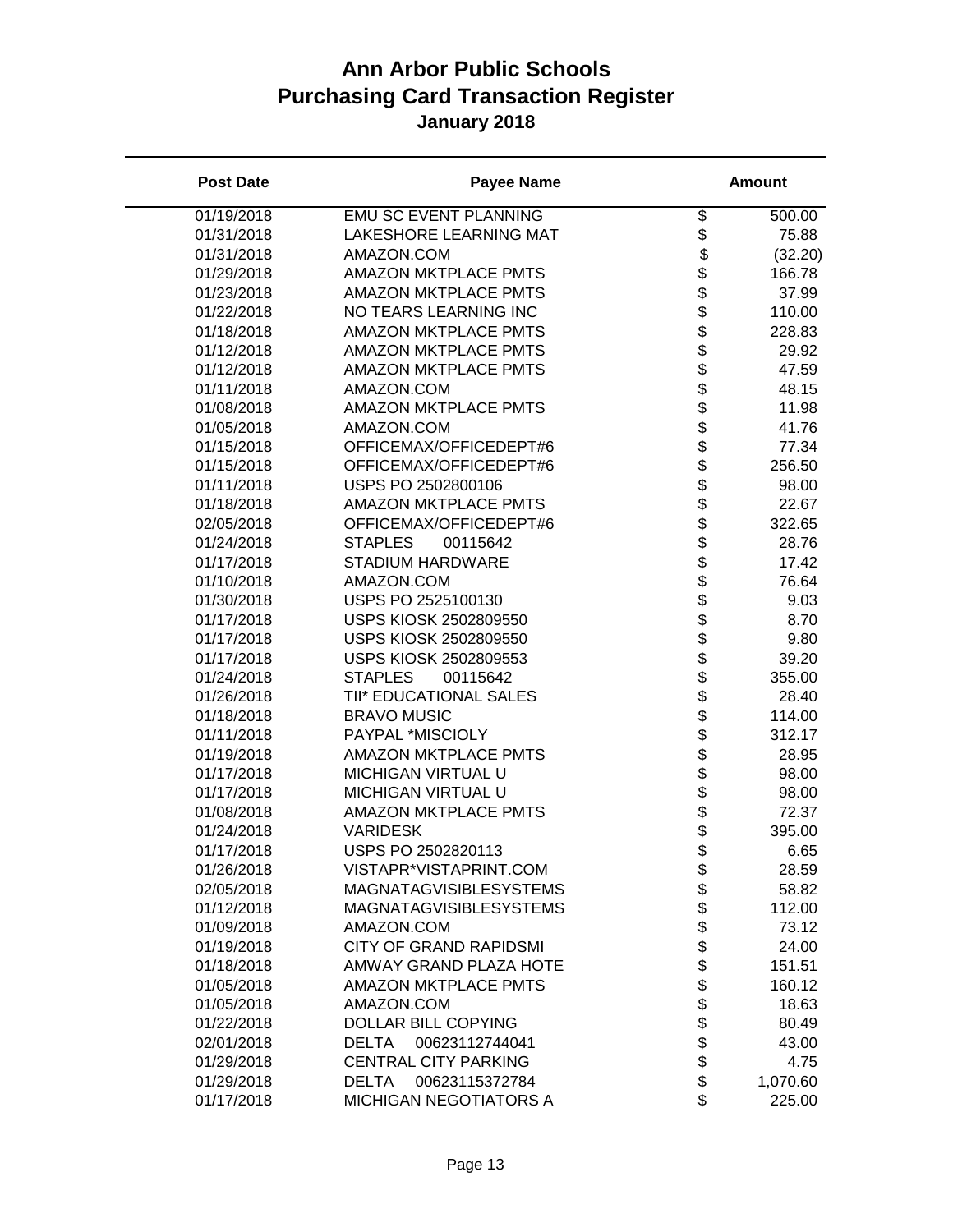| <b>Post Date</b> | <b>Payee Name</b>             |                              | <b>Amount</b> |
|------------------|-------------------------------|------------------------------|---------------|
| 01/31/2018       | USPS PO 2502800106            | \$                           | 13.40         |
| 01/19/2018       | USPS KIOSK 2502809553         | \$                           | 6.65          |
| 01/18/2018       | USPS KIOSK 2502809553         | \$                           | 6.65          |
| 02/05/2018       | THE CAREER CENTER             | \$                           | 225.00        |
| 02/05/2018       | WMU CAR & STUD EMPLOYM        | \$                           | 265.00        |
| 02/05/2018       | <b>MSU PAYMENTS</b>           | \$                           | 330.00        |
| 02/05/2018       | EASTERN MICHIGAN UNIV.        | \$\$\$\$\$\$\$\$\$\$\$\$\$\$ | 250.00        |
| 01/18/2018       | <b>VARIDESK</b>               |                              | 790.00        |
| 01/12/2018       | <b>VARIDESK</b>               |                              | 985.00        |
| 01/12/2018       | AMAZON.COM                    |                              | 207.48        |
| 01/30/2018       | <b>INST CONT LEGAL EDU</b>    |                              | 108.50        |
| 02/05/2018       | <b>TROPICAL SMOOTHIE CAFE</b> |                              | 69.43         |
| 02/01/2018       | PANERA BREAD #600874          |                              | 72.61         |
| 01/26/2018       | PANERA BREAD #600874          |                              | 90.95         |
| 01/26/2018       | PANERA BREAD #600874          |                              | (90.95)       |
| 01/19/2018       | PANERA BREAD #600874          |                              | 57.36         |
| 02/05/2018       | OFFICE DEPOT #1170            |                              | 40.94         |
| 02/05/2018       | OFFICEMAX/OFFICEDEPT#6        |                              | 23.46         |
| 02/05/2018       | OFFICEMAX/OFFICEDEPT#6        | \$                           | 196.89        |
| 02/05/2018       | OFFICEMAX/OFFICEDEPT#6        | \$                           | 31.49         |
| 01/15/2018       | <b>THOMSON WEST*TCD</b>       |                              | 288.86        |
| 01/12/2018       | G2GCHARGE.COM                 |                              | 2.50          |
| 01/12/2018       | <b>MACOMB COUNTY</b>          | <b>88888888888</b>           | 3.92          |
| 01/08/2018       | ADOBE *ACROPRO SUBS           |                              | 15.89         |
| 02/02/2018       | OFFICEMAX/OFFICEDEPT#6        |                              | 258.05        |
| 01/22/2018       | KORNEY BOARD INC              |                              | 349.00        |
| 01/10/2018       | SCHOOL-TECH, INC              |                              | 187.49        |
| 02/01/2018       | JIMMY JOHNS # 90016 E         |                              | 41.34         |
| 01/29/2018       | <b>QUILL CORPORATION</b>      |                              | 48.88         |
| 01/24/2018       | <b>QUILL CORPORATION</b>      |                              | 10.74         |
| 01/24/2018       | ULINE *SHIP SUPPLIES          |                              | 531.13        |
| 01/17/2018       | <b>QUILL CORPORATION</b>      |                              | 3.18          |
| 01/15/2018       | <b>QUILL CORPORATION</b>      | \$                           | 29.24         |
| 01/29/2018       | USPS PO 2502800106            | \$                           | 500.00        |
| 01/26/2018       | ARC - MI MADISON HGTS         | \$                           | 618.19        |
| 01/25/2018       | OFFICEMAX/OFFICEDEPT#6        | \$                           | 33.72         |
| 01/25/2018       | OFFICEMAX/OFFICEDEPT#6        | \$                           | 9.69          |
| 01/25/2018       | OFFICEMAX/OFFICEDEPT#6        | \$                           | 134.57        |
| 01/15/2018       | <b>OMNI CHEER</b>             | \$                           | (155.55)      |
| 02/05/2018       | AMAZONPRIME MEMBERSHIP        |                              | (51.94)       |
| 02/05/2018       | OFFICEMAX/OFFICEDEPT#6        |                              | 108.17        |
| 02/05/2018       | <b>DOLLAR TREE</b>            |                              | 12.00         |
| 02/02/2018       | OTC BRANDS, INC.              | \$\$\$\$\$\$\$\$             | 62.93         |
| 02/01/2018       | <b>AMAZON MKTPLACE PMTS</b>   |                              | 29.99         |
| 02/01/2018       | JOANN STORES #539             |                              | 18.39         |
| 02/01/2018       | <b>DOLLAR TREE</b>            |                              | 28.00         |
| 02/01/2018       | <b>DOLLAR TREE</b>            | \$                           | 34.00         |